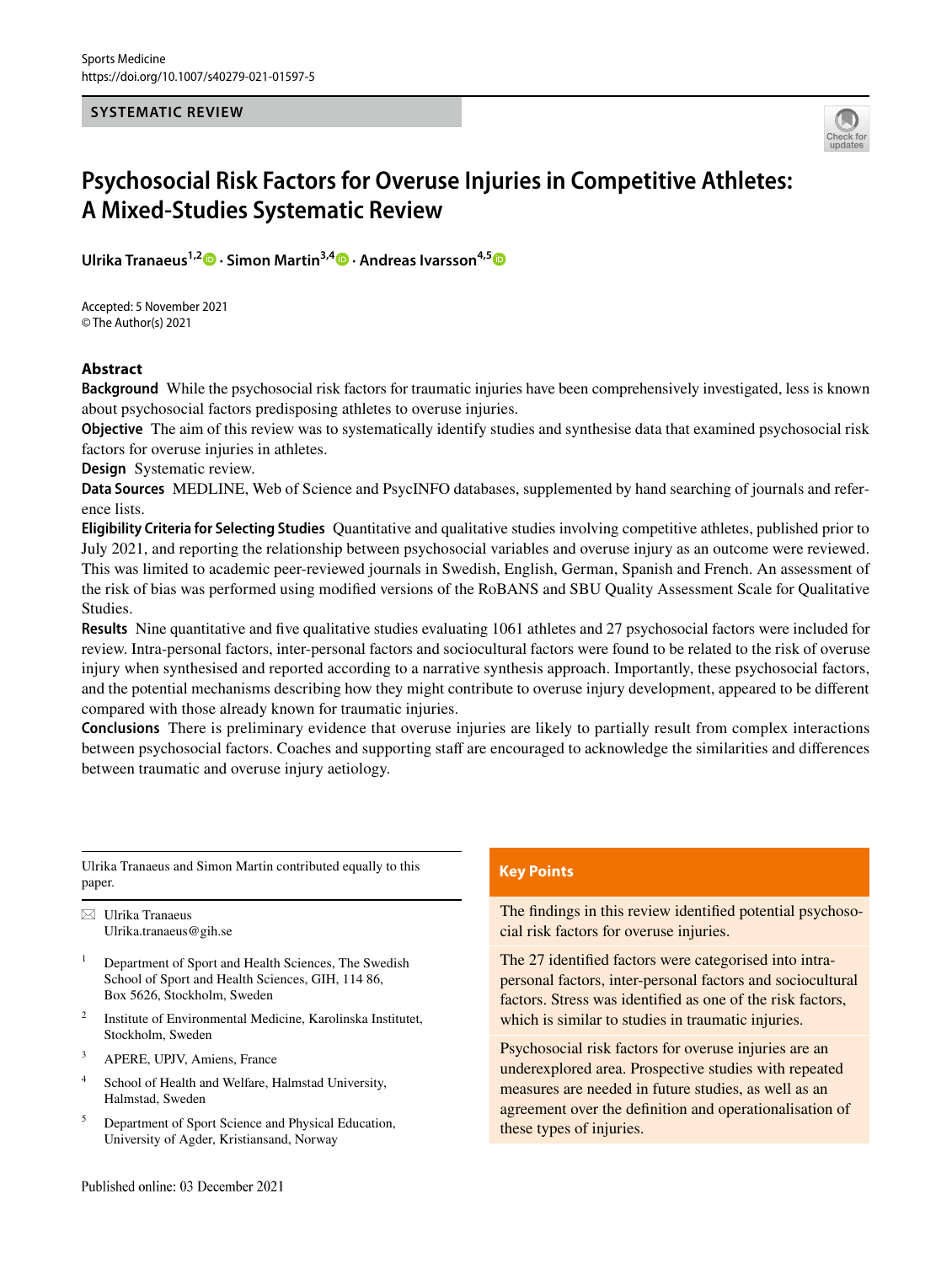## **1 Introduction**

Overuse injuries are highly prevalent in sports with repetitive movement such as athletics [[1\]](#page-14-0), tennis [\[2](#page-14-1)], volleyball, handball, cycling, floorball [\[3\]](#page-14-2) and swimming [\[4](#page-14-3)]. These injuries are problematic because they are related to negative consequences such as poorer performance [[5\]](#page-14-4), high cost for rehabilitation [[6](#page-14-5)] and retirement from sport [\[7\]](#page-14-6). Nearly one out of two former professional soccer players retired from English professional football because of injury, of which 58% were overuse injuries [[8\]](#page-14-7). The pathology of overuse injuries is diferent from traumatic injuries and the aetiology needs to be investigated before preventive strategies can be evaluated.

In a comprehensive model for injury causation, internal and external risk factors have been discussed [\[9](#page-14-8)]. The authors concluded that the inciting event can be distant from the occurrence of an injury. This is because all injuries do not occur at a single event even though the pain can have an acute onset, for example overuse injuries. Overuse injuries develop most often because of repetitive loading of the musculoskeletal system without adequate rest that allows the structures to adapt to the training load and may occur suddenly without identifed events [\[10–](#page-14-9)[12](#page-14-10)], while traumatic injuries occur at an identifed specifc event with or without contact with another person or object, for example ankle sprain [\[13,](#page-14-11) [14\]](#page-14-12). An imbalance between training load and recovery was therefore described as a key factor for explaining how overuse injuries may occur [\[15](#page-14-13)[–17](#page-14-14)]. Risk factors for overuse injuries have mainly been described in terms of training load, [\[16](#page-14-15)] cyclic chain of shifting circumstances [[18](#page-14-16)], performance level and previous injury [\[19\]](#page-14-17). Because of the gradual onset of an overuse injury, a multifactorial explanation including bio-psychosocial factors is more evident [\[20](#page-14-18)], for example psychosocial stress reduces the muscle recovery after resistance training  $[21]$  $[21]$  $[21]$ . Within the Biopsychosocial Model of Stress, Athletic Injury and Health (BMSAIH) [\[20](#page-14-18)], diferent pathways between psychosocial stress and athletic injuries are suggested. More specifcally, psychophysiological stressors (e.g. negative life-event stress, physical training) are suggested to infuence the autonomic nervous system, which in turn infuences recovery and behavioural mechanisms (e.g. decreased self-care and sleep quality) [\[20](#page-14-18)]. The changes in recovery and behavioural mechanisms may, in the next step, increase the risk for overuse injuries. Another multifactorial model discussing the aetiology of overuse injuries is the overtraining risks and outcomes model [\[22](#page-14-20)]. Within this model, the interactions between psychosocial, intra-personal, inter-personal and situational factors are suggested to infuence the risk of imbalance between stress and recovery. Factors discussed in this model include supermotivation, pushing through injuries, relationships and behaviours of others related to injuries [[22\]](#page-14-20).

Psychosocial risk factors for traumatic injuries and overuse injuries in sport have previously been investigated. For example, athletes who experienced changes and a high level of stressful events were at a greater risk for sustaining a traumatic injury while no relation to overuse injuries was found [\[23](#page-14-21), [24](#page-14-22)]. An empirical risk factor model [\[25](#page-14-23), [26](#page-14-24)] that included psychosocial factors was suggested to infuence an athlete's stress response. An evaluation of the model showed that stress and a high stress response were related to an increased risk for injuries, but most of the included studies used time loss as the injury defnition and very few studies separated overuse injuries and traumatic injuries [[27\]](#page-14-25). Overuse injuries seldom result in time loss [[11](#page-14-26), [28\]](#page-14-27) and are not adequately captured in these types of studies and evaluations.

Because of the prevalence of overuse injuries, it is of interest to explore psychosocial risk factors for overuse injuries. Particularly, it is important to understand and explain why and how overuse injuries occur in line with the studies regarding psychosocial risk factors for traumatic injuries. With that knowledge, effective prevention programmes can be developed, implemented and evaluated. The aim of this study was to systematically review studies examining psychosocial risk factors for overuse injuries in competitive athletes.

# **2 Methods**

For conducting and reporting this systematic review, we followed the Preferred Reporting Items for Systematic Reviews and Meta-analyses (PRISMA) statement [[29\]](#page-14-28), see Appendices 1 and 2 of the Electronic Supplementary Material (ESM). The study protocol was prospectively registered (PROSPERO ID: CRD42019123580).

## **2.1 Defnitions and Outcome**

Overuse injury was defned as an injury occurring without an identifed inciting event [\[10,](#page-14-9) [30](#page-14-29)]. The risk factors were psychosocial factors that were identifed to infuence the risk for the occurrence of overuse injury.

#### **2.2 Literature Search Strategy**

Medline (Ovid), Web of Science Core Collection and PsycINFO (Ovid) were searched from inception to July 2021. Hand searching of journals and reference checking were also performed by the authors.

The following keywords were used together with other related words, and with appropriate truncations and Boolean combinations of words and operators: "overuse injury" AND "sport" AND "psychology" AND "risk factor" limited to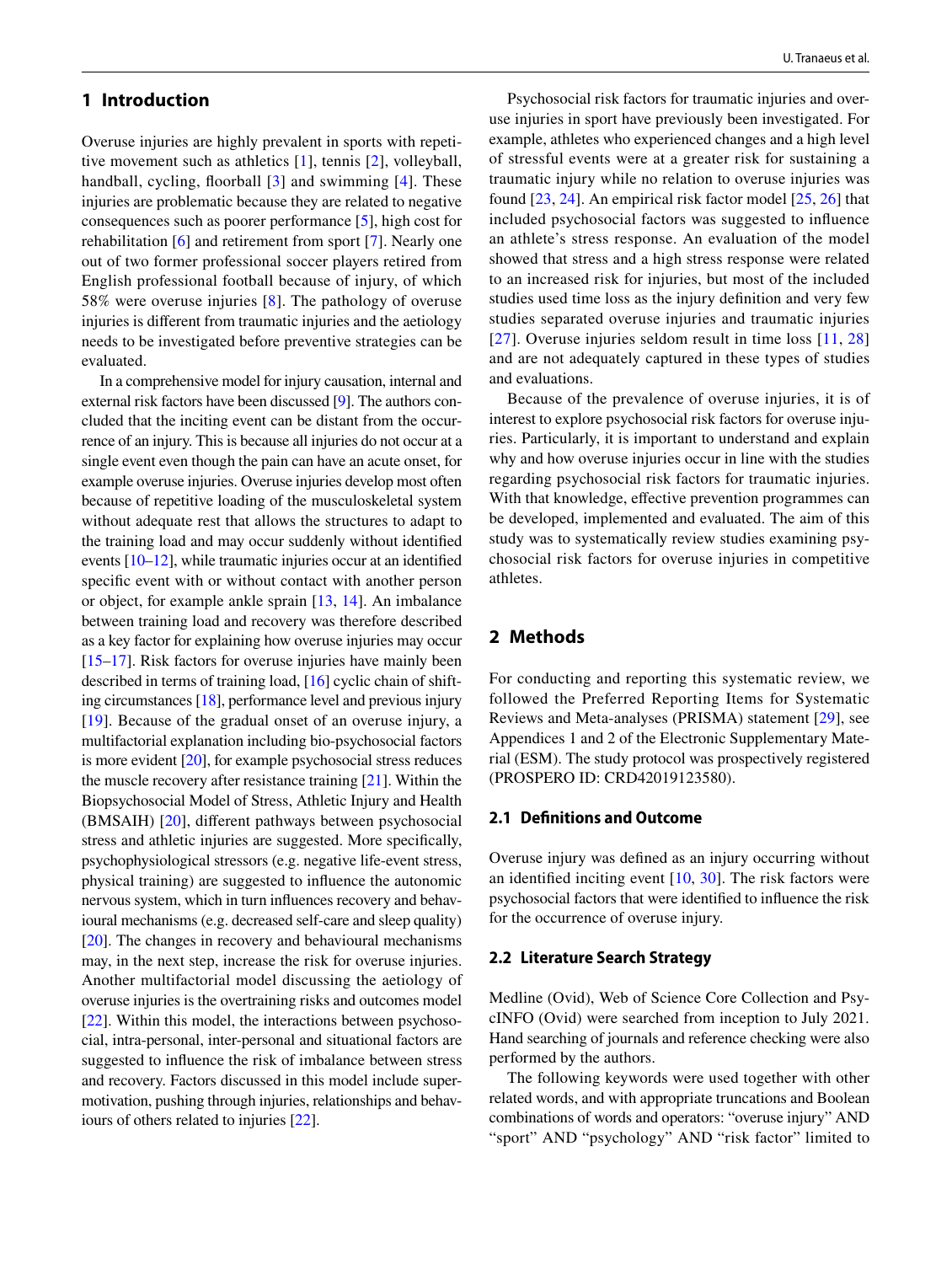academic peer-reviewed journals in Swedish, English, German, Spanish and French. A complete search was performed by librarians at Karolinska Institutet, Sweden after several test searches. See Appendix 3 of the ESM for a full documentation.

## **2.3 Eligibility Criteria/Selection Criteria**

Studies reporting psychological or psychosocial risk factors for overuse injuries in athletes published in academic peer-reviewed journals in the above-mentioned languages until July 2021 were eligible for quality assessment. Eligible studies had to include competitive athletes as a population*.* Studies where the outcome was not clearly stated, or where overuse injuries were pooled with other injuries (e.g. traumatic or chronic injuries), were excluded.

Published papers without empirical data, not presenting results about overuse injuries or not assessing psychosocial factors, were excluded as well as duplicates. Articles assessing psychosocial factors as an outcome after overuse injury were also excluded.

## **2.4 Risk of Bias Assessment**

The risk of bias was evaluated using a modifed Risk of Bias Assessment tool for Non-randomized Studies, RoBANS [\[31](#page-14-30)], i.e. items specific to overuse injuries and "psychological factors" were included (see Appendix 4A of the ESM for a full description). RoBANS is a six-item tool for assessing selection bias of participants and confounding variables, misclassifcations bias, attrition bias, reporting bias and analysis in non-randomised studies. For each item, a low, unclear or high risk of bias was evaluated according to the specified criteria [\[31\]](#page-14-30). For assessment of qualitative studies, we used the "Quality assessment scale for qualitative studies" by the Swedish Agency for Health Technology Assessment and Assessment of Social Services [[32\]](#page-14-31) (see Appendix 4B of the ESM for a full description). These two assessment tools are frequently used and were chosen with the assumption that most of the included articles would be non-randomised and qualitative studies.

#### **2.5 Data Extraction and Synthesis**

Two of the authors (UT, SM) independently screened and extracted the articles by title and abstract using an online screening tool, Rayyan [[33](#page-14-32)]. The remaining articles were assessed in full text and the quality and bias were evaluated by the two frst authors using the assessment tools. Any discrepancies were resolved by consensus or by involving the third author (AI).

A decision not to perform a meta-analysis was taken after pilot searches revealed substantial methodological and clinical heterogeneity between studies. Instead, data from both quantitative and qualitative studies were synthesised and reported according to the narrative synthesis approach, commonly referred to as the best approach to "tell the story" of the fndings from a wide range of research designs [[34](#page-14-33)] and categorised into three areas: intra-personal and interpersonal and sociocultural factors. We reported efect sizes (specifed in-text) when available in quantitative studies.

# **3 Results**

#### **3.1 Literature Identifcation**

Systematic database searching yielded a total of 6890 records, and a further 11 studies were identifed through other sources (e.g. citation searching). Following deletion of duplicates, a frst screening based on title and abstract resulted in selection of 26 eligible articles. Full-text articles were subsequently obtained and assessed against eligibility criteria (see Appendix 5 of the ESM for full references and reasons for exclusion), leaving 14 articles included for a full review and synthesis. Nine studies reported quantitative associations between psychosocial factors and overuse injury, while fve studies reported qualitative fndings. For an overview of the screening process, see Fig. [1.](#page-3-0)

#### **3.2 Study Characteristics**

The 14 studies included data from 1061 athletes with a mean age of 25.9 years, of whom 589 (56%) were female and 472 (44%) were male. The competitive level ranged from regional to international. The 14 studies covered a wide variety of individual and team sports. See Table [1](#page-4-0) for a detailed description of the study and sample characteristics.

#### **3.3 Measures**

In total, 27 psychosocial factors were identifed. Of those, 17 factors were highlighted in the quantitative studies using 26 diferent measures (see Table [1](#page-4-0)). Two studies reported on the development of new scales to measure psychosocial factors (competitiveness and hyperactivity) [\[37](#page-14-34), [40\]](#page-14-35). All studies reported information about psychometric properties of the psychosocial measures used, for which internal consistency ranged from acceptable  $(0.7 \le \alpha < 0.8)$  to excellent  $(0.9 \le \alpha)$ . All studies used single timepoint measures of psychosocial variables (e.g. as baseline measures in prospective studies), except for the study of van der Does et al. [[41](#page-14-36)] in which perceived stress and recovery were measured every 3 weeks.

Methods for measuring overuse injuries also varied between studies (see Table [1](#page-4-0)), mostly because of the different defnitions and diagnosis methods used. Ten studies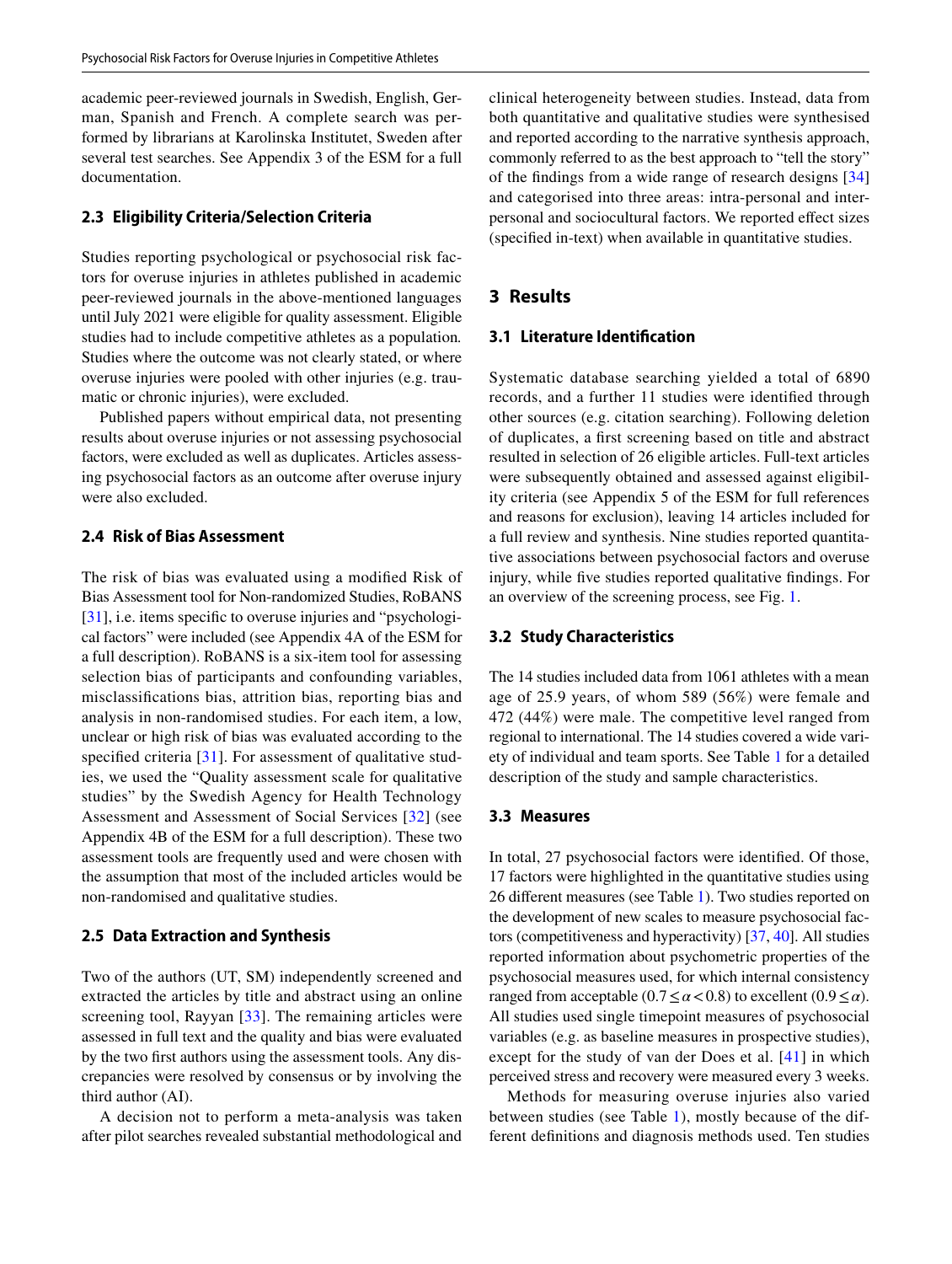

<span id="page-3-0"></span>**Fig. 1** Preferred reporting items for systematic reviews and meta-analyses (PRISMA) fow diagram

used self-reported measures [\[35](#page-14-37), [36](#page-14-38), [38–](#page-14-39)[40,](#page-14-35) [42](#page-15-0), [43](#page-15-1), [45](#page-15-2), [46,](#page-15-3) [48\]](#page-15-4), including a subsequent diagnosis confrmation by medical professionals for six of them  $[35, 38, 39, 42, 43, 48]$  $[35, 38, 39, 42, 43, 48]$  $[35, 38, 39, 42, 43, 48]$  $[35, 38, 39, 42, 43, 48]$  $[35, 38, 39, 42, 43, 48]$  $[35, 38, 39, 42, 43, 48]$  $[35, 38, 39, 42, 43, 48]$  $[35, 38, 39, 42, 43, 48]$  $[35, 38, 39, 42, 43, 48]$  $[35, 38, 39, 42, 43, 48]$  $[35, 38, 39, 42, 43, 48]$  $[35, 38, 39, 42, 43, 48]$  $[35, 38, 39, 42, 43, 48]$ , whereas three studies used medical attention as a condition for diagnosis of an overuse injury [[37,](#page-14-34) [41,](#page-14-36) [47](#page-15-5)]. One study referred to the time-loss defnition [\[39](#page-14-40)], while four studies clearly mentioned the use of a functional defnition [[38,](#page-14-39) [40,](#page-14-35) [42](#page-15-0), [43](#page-15-1)]. The two studies of Van der Sluis et al. were conducted on the same sample [\[42](#page-15-0), [43\]](#page-15-1).

#### **3.4 Quantitative Studies**

#### **3.4.1 Psychosocial Factors**

The 17 psychosocial factors identifed in the nine quantitative studies were clustered into three diferent categories: intra-personal factors, inter-personal factors and sociocultural factors.

**3.4.1.1 Intra‑Personal Factors** Fourteen intra-personal factors were examined in the included quantitative studies: motivation/competitiveness, exercise dependency, athletic identity, perceived stress from sport and life, type A behaviour, perfectionism, risk taking, coping skills, personality traits, attentional focus, locus of control, gender typing,

metacognitive skills of self-regulation, and body consciousness and hyperactivity.

Athletes having reported an overuse injury scored higher in competitive and goal-oriented motivation in comparison to their counterparts [[36](#page-14-38)]. However, the level of competitiveness could not be used to discriminate between athletes with and without overuse injury [[37\]](#page-14-34). Female athletes with an overuse injury scored as high, or higher, than athletes without overuse injury on a number of subscales measuring motivation for exercise, namely: weight management, physical health, stress-mood, skill development, fun-enjoyment, socialising and muscle improvement [\[37\]](#page-14-34). However, none of these diferences was statistically signifcant, and these diferences were not observed in men. Exercise dependency was found to be associated with overuse injury risk in marathon runners [\[36](#page-14-38)], and in female long-distance runners [\[37](#page-14-34)], but not in elite track and feld athletes [\[40](#page-14-35)]. The combination of competitive motivation, goal-oriented motivation and exercise dependency increased the risk for overuse injuries [[36\]](#page-14-38). Athletes categorised in the group with the highest risk for overuse injuries were characterised by a higher level of athletic identity in comparison to athletes in the other two groups, who reported fewer overuse injuries [[38\]](#page-14-39).

No signifcant diferences were found between athletes who sustained overuse injuries and uninjured athletes regarding absolute perceived stress and recovery [[41](#page-14-36)].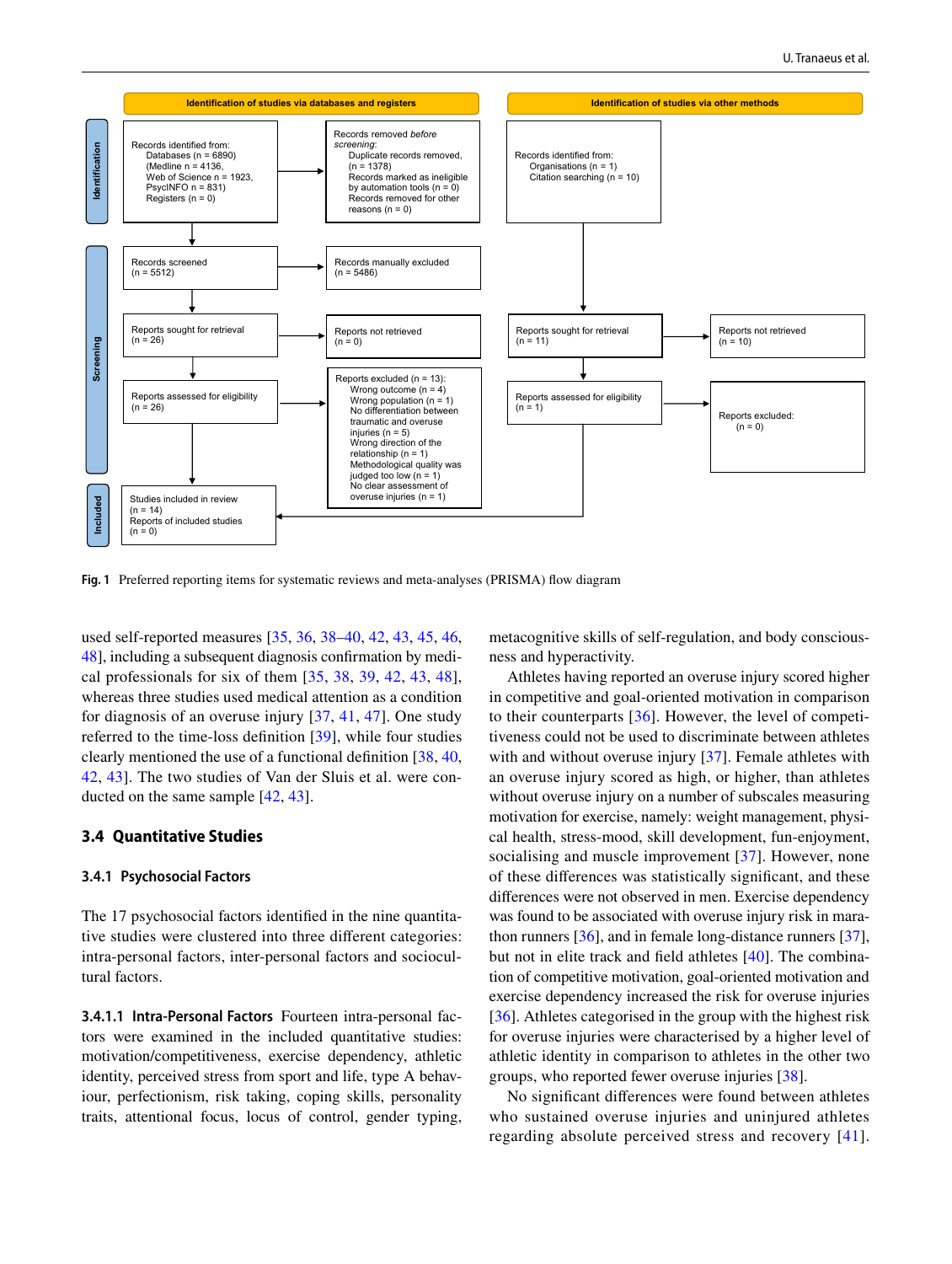<span id="page-4-0"></span>

| Table 1 Study and sample characteristics |                                             |                                                                                                                                                                                                                                                                                                                       |                                                                                 |                                                                 |                     |                     |                                                                                                                      |                                                                                                                                                                                                                                                                                                                                                                                                                              |
|------------------------------------------|---------------------------------------------|-----------------------------------------------------------------------------------------------------------------------------------------------------------------------------------------------------------------------------------------------------------------------------------------------------------------------|---------------------------------------------------------------------------------|-----------------------------------------------------------------|---------------------|---------------------|----------------------------------------------------------------------------------------------------------------------|------------------------------------------------------------------------------------------------------------------------------------------------------------------------------------------------------------------------------------------------------------------------------------------------------------------------------------------------------------------------------------------------------------------------------|
| Study                                    | Design (dura-<br>tion)                      | Definition and measure<br>overuse injuries                                                                                                                                                                                                                                                                            | of Population                                                                   | reported at least one<br>Sample size (having<br>overuse injury) | Sex/gender<br>(M.F) | Mean age<br>(years) | Psychological fac-<br>tors investigated                                                                              | Measures                                                                                                                                                                                                                                                                                                                                                                                                                     |
| Quantitative studies                     |                                             |                                                                                                                                                                                                                                                                                                                       |                                                                                 |                                                                 |                     |                     |                                                                                                                      |                                                                                                                                                                                                                                                                                                                                                                                                                              |
| Berengüí et al.<br>[35]                  | Retrospective<br>study                      | sport medicine experts<br>used the Orchard Sports<br>System to confirm over-<br>use injuries. A group of<br>information about over-<br>Injury Classification<br>use injury diagnosis<br>Ad-hoc self-reported                                                                                                          | international level<br>in various sports<br>competing at an<br>Spanish athletes | 38 (not reported)                                               | 27:11               | 21.4                | tension, reason-<br>Personality traits<br>(e.g. vigilance,<br>ing)                                                   | Sixteen Personality Factor<br>Questionnaire, 5th Edi-<br>$tion (16PF-5)$                                                                                                                                                                                                                                                                                                                                                     |
| Christensen and<br>Ogles [36]            | cohort study<br>$(9$ months)<br>Prospective | running-related cause of<br>injury such as intensity<br>of training, overuse, or<br>participants reported a<br>Overuse injuries were<br>the Injury Checklist.<br>modified version of<br>was detected when<br>self-reported retro-<br>spectively (follow-<br>up survey) using a<br>An overuse injury<br>repetitive use | of various levels<br>Marathon runners<br>in the USA                             | 162(42)                                                         | 81:81               | 40.8                | exercise depend-<br>competitiveness;<br>Attentional focus;<br>motivation<br>ency                                     | Motivations of Maratho-<br>Questionnaire (AFQ);<br>ners Scales (MOMS);<br>Questionnaire (OEQ)<br>Obligatory Exercise<br>Attentional Focus                                                                                                                                                                                                                                                                                    |
| Ekenman et al.<br>[37]                   | Retrospective<br>study                      | diagnosed with a con-<br>firmatory x-ray, bone<br>Tibial stress fracture<br>scintigram or MRI                                                                                                                                                                                                                         | tance runners of<br>Swedish long-dis-<br>various levels                         | 34 (17)                                                         | 16:18               | 37.2                | Type-A behaviour;<br>ency; motivation/<br>exercise depend-<br>competitiveness;<br>locus of control;<br>gender typing | naire (PMQ); Motivation<br>Commitment to Exercise<br>Measure (MPAM); Bem<br>A Measure (HALTAM);<br>Rotter Internal-External<br>ness scale; Participation<br>Control Scale (RIECS);<br>Jenkins Activity Survey<br>Heart and Lifestyle Type<br>for Physical Activities<br>for Exercise Inventory<br>Scale (CtES); Reason<br>Motivation Question-<br>for Sweden (JAS-S);<br>(REI); Competitive-<br>Sex Role Inventory<br>(BSRI) |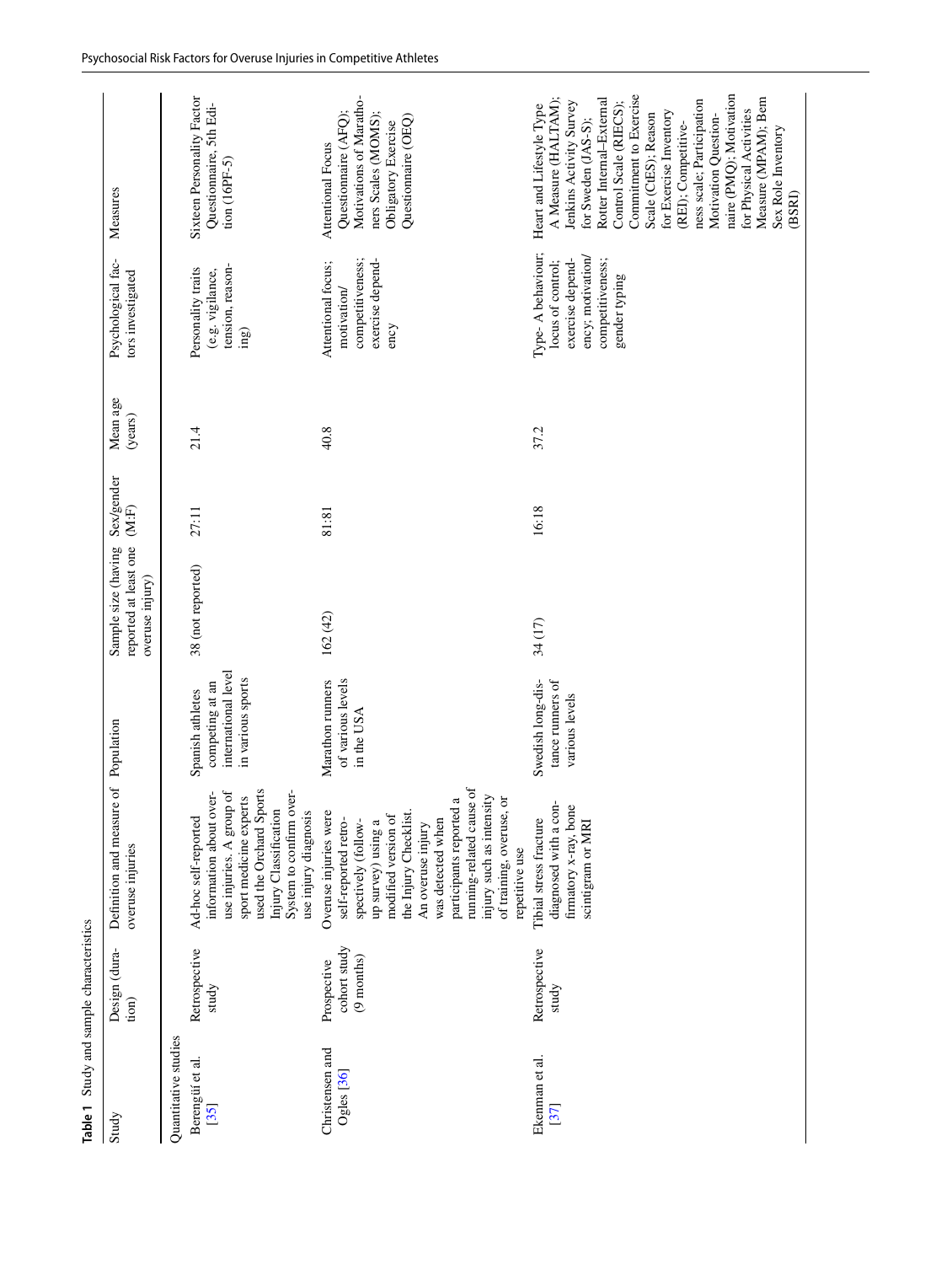| Table 1 (continued)      |                                                      |                                                                                                                                                                                                                                                                                                                                                                                                                                                     |                                                                                                                                   |                                                                 |                       |                     |                                                                                                                                     |                                                                                                                                                                                                                                                                                                                            |
|--------------------------|------------------------------------------------------|-----------------------------------------------------------------------------------------------------------------------------------------------------------------------------------------------------------------------------------------------------------------------------------------------------------------------------------------------------------------------------------------------------------------------------------------------------|-----------------------------------------------------------------------------------------------------------------------------------|-----------------------------------------------------------------|-----------------------|---------------------|-------------------------------------------------------------------------------------------------------------------------------------|----------------------------------------------------------------------------------------------------------------------------------------------------------------------------------------------------------------------------------------------------------------------------------------------------------------------------|
| Study                    | Design (dura-<br>tion)                               | Definition and measure<br>overuse injuries                                                                                                                                                                                                                                                                                                                                                                                                          | of Population                                                                                                                     | reported at least one<br>Sample size (having<br>overuse injury) | Sex/gender<br>$(M:F)$ | Mean age<br>(years) | Psychological fac-<br>tors investigated                                                                                             | Measures                                                                                                                                                                                                                                                                                                                   |
| Martin et al. [38]       | cohort study<br>$(10$ weeks)<br>Prospective          | firmation of the overuse<br>vidual phone interviews<br>the Oslo Sports Trauma<br>Overuse Injury Question-<br>injuries). Post-hoc con-<br>injuries (discrimination<br>overuse injuries using<br>restricted to time-loss<br>coaches on traumatic<br>recorded by the head<br>diagnosis using data<br>procedure) and indi-<br>naire and based on a<br>functional definition<br>Weekly self-reported<br>(including but not<br>Research Centre<br>(OSTRC) | individual or team<br>athletes compet-<br>sports in France<br>Regional to inter-<br>national-level<br>ing in various<br>or Sweden | 149 (135)                                                       | 105:44                | 27.9                | life; coach-athlete<br>perceived stress<br>Athletic identity;<br>from sport and<br>perfectionism;<br>relationship                   | giate Athletes (LESCA);<br>Athletic Identity Measure-<br>Coach-Athlete Relation-<br>Brief Frost-Multidimen-<br>Event Survey for Colle-<br>Scale (F-MPS); Life<br>sional Perfectionism<br>ment Scale (AIMS);<br>ship Questionnaire<br>(CART-Q)                                                                              |
| Pensgaard et al.<br>[39] | cohort study<br>$(12 \text{ months})$<br>Prospective | a standardized interview<br>Sports Injury Classifica-<br>Diagnosis confirmed by<br>a physiotherapist using<br>based on the Orchard<br>day) overuse injuries.<br>-loss (at least 1one<br>Self-reported, time<br>tion System                                                                                                                                                                                                                          | Elite female football<br>players competing<br>in the Norwegian<br>elite league                                                    | 193 (55)                                                        | 0:193                 | 21.6                | ceived motiva-<br>stressors; per-<br>tional climate<br>Inter-personal                                                               | in Sport Questionnaire<br>Motivational Climate<br>(LESCA); Perceived<br>Life Event Survey for<br>Collegiate Athletes<br>(PMCSO)                                                                                                                                                                                            |
| Timpka et al. [40]       | cohort study<br>(52 weeks)<br>Prospective            | the following definition:<br>energy could be associ-<br>overuse injuries using<br>"a condition to which<br>no identifiable single<br>training/competition"<br>duration, intensity or<br>changes in the mode,<br>frequency of normal<br>ated but that caused<br>external transfer of<br>Weekly self-reported                                                                                                                                         | youth or adult age<br>national top 10 in<br>and field athletes,<br>Swedish elite track<br>ranked in the<br>groups                 | 266 (184)                                                       | 118:148               | $\overline{24}$     | <b>Body</b> consciousness<br>climate; exercise<br>skills; perceived<br>tivity; coping<br>and hyperac-<br>motivational<br>dependency | Body Consciousness Scale<br>Commitment to Exercise<br>Perceived Motivational<br>Climate in Sport Ques-<br>(BCS); items from the<br>IV); Brief Cope (BC);<br>and Statistical Manual<br>tion in the Diagnostic<br>Fourth Edition (DSM<br>of Mental Disorders,<br>hyperactivity defini-<br>tionnaire (PMCSQ);<br>Scale (CtES) |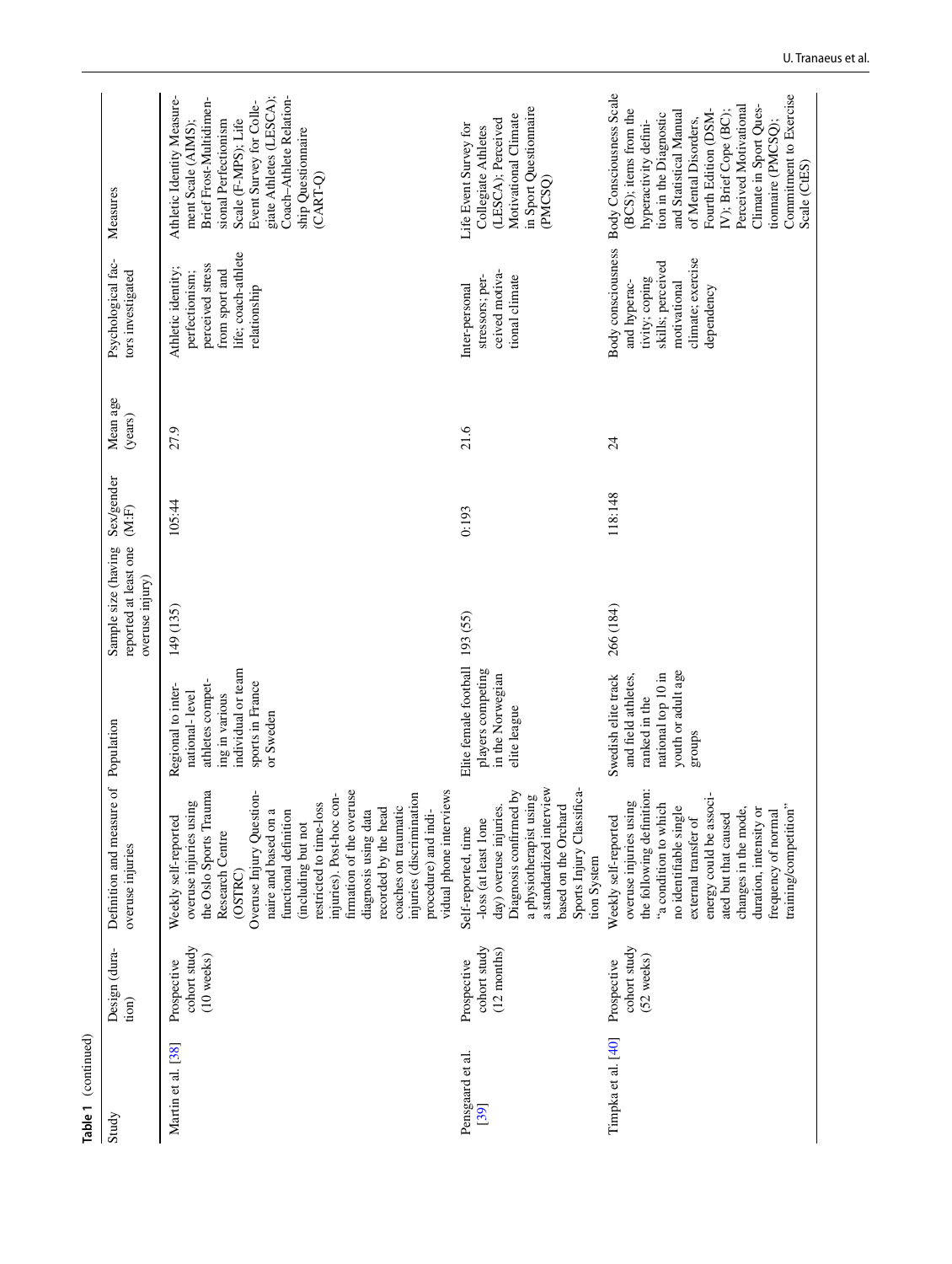| Table 1 (continued)            |                                           |                                                                                                                                                                                                                                                                                                        |                                                                                                                                                                                                                                              |                                                                 |                     |                     |                                                 |                                                                 |
|--------------------------------|-------------------------------------------|--------------------------------------------------------------------------------------------------------------------------------------------------------------------------------------------------------------------------------------------------------------------------------------------------------|----------------------------------------------------------------------------------------------------------------------------------------------------------------------------------------------------------------------------------------------|-----------------------------------------------------------------|---------------------|---------------------|-------------------------------------------------|-----------------------------------------------------------------|
| Study                          | Design (dura-<br>tion)                    | Definition and measure<br>overuse injuries                                                                                                                                                                                                                                                             | of Population                                                                                                                                                                                                                                | reported at least one<br>Sample size (having<br>overuse injury) | Sex/gender<br>(M.F) | Mean age<br>(years) | Psychological fac-<br>tors investigated         | Measures                                                        |
| van der Does et al.<br>$[4]$   | cohort study<br>(41 weeks)<br>Prospective | Overuse medical attention<br>without a single, identi-<br>fiable event responsible<br>injuries were recorded<br>repeated microtrauma<br>cal therapist using the<br>following definition:<br>"an injury caused by<br>by the team's physi-<br>for the injury"                                            | indoor team sports<br>in the Netherlands<br>who were enrolled<br>Study (Groningen<br>Groningen Moni-<br>in a larger study<br>toring Athletic<br>Athletes playing<br>known as the<br>national-level<br>in regional or<br>Performance<br>MAPS) | 86 (not reported)                                               | 58:28               | 21.9                | from sport and<br>Perceived stress<br>Life      | RESTQ-Sport                                                     |
| Van der Sluis et al.<br>[42]   | cohort study<br>(32 weeks)<br>Prospective | confirmed by physicians<br>tional definition (includ-<br>the Oslo Sports Trauma<br>Diagnosis continuously<br>overuse injuries using<br>Injury Questionnaire<br>and based on a func-<br>ing but not restricted<br>to time-loss injuries).<br>Weekly self-reported<br>(OSTRC) Overuse<br>Research Centre | players participat-<br>ing in the national<br>high-performance<br>Association (The<br>Young elite tennis<br>program of the<br>Lawn Tennis<br>Royal Dutch<br>Netherlands)                                                                     | 73 (54)                                                         | 45:28               | 12.4                | Risk-taking                                     | Iowa Gambling Task<br>(IGT)                                     |
| Van der Sluis et al.<br>$[43]$ | cohort study<br>(32 weeks)<br>Prospective | tional definition (includ-<br>confirmed by physicians<br>the Oslo Sports Trauma<br>Diagnosis continuously<br>overuse injuries using<br>Injury Questionnaire<br>and based on a func-<br>ing but not restricted<br>to time-loss injuries).<br>Weekly self-reported<br>(OSTRC) Overuse<br>Research Centre | ing in the national<br>high-performance<br>players participat-<br>Association (The<br>Young elite tennis<br>the Royal Dutch<br>programme of<br>Lawn Tennis<br>Netherlands)                                                                   | 73 (54)                                                         | 45:28               | 12.4                | Meta-cognitive<br>skills of self-<br>regulation | Self-Regulation of Learn-<br>ing Self-Report Scale<br>(SRL-SRS) |
|                                |                                           |                                                                                                                                                                                                                                                                                                        |                                                                                                                                                                                                                                              |                                                                 |                     |                     |                                                 |                                                                 |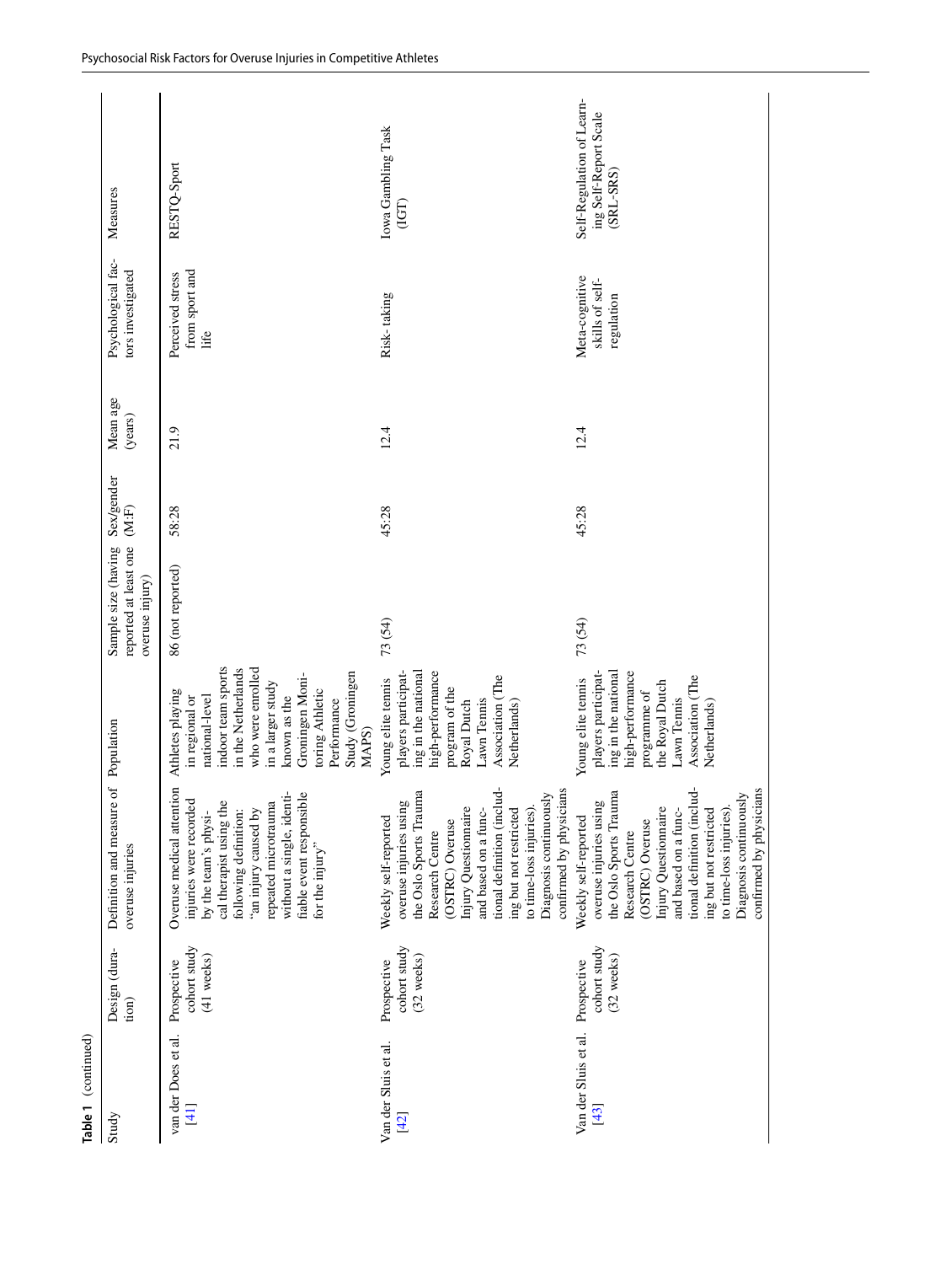| Table 1 (continued)                               |                                                             |                                                                                                                                                                                                                                                                |                                                                                                           |                                                                 |                     |                     |                                                                                                                                           |  |
|---------------------------------------------------|-------------------------------------------------------------|----------------------------------------------------------------------------------------------------------------------------------------------------------------------------------------------------------------------------------------------------------------|-----------------------------------------------------------------------------------------------------------|-----------------------------------------------------------------|---------------------|---------------------|-------------------------------------------------------------------------------------------------------------------------------------------|--|
| Study                                             | Design (dura-<br>tion)                                      | Definition and measure<br>overuse injuries                                                                                                                                                                                                                     | of Population                                                                                             | reported at least one<br>Sample size (having<br>overuse injury) | Sex/gender<br>(M.F) | Mean age<br>(years) | Measures<br>Psychological fac-<br>tors investigated                                                                                       |  |
| Qualitative studies<br>Cavallerio <sup>[44]</sup> | $(12 \text{ months})$<br>Ethnographic<br>study              | an<br>a<br>injury was defined as<br>dynamic and complex<br>process more than as<br>Not reported. Overuse<br>outcome                                                                                                                                            | Rhythmic gymnasts<br>elite club in Italy<br>training in one                                               | 16 (not reported)                                               | 0:16                | 13.6                | How sport culture<br>impacts overuse<br>injuries                                                                                          |  |
| Jelvegård et al.<br>[45]                          | interviews<br>structured<br>Semi-                           | gradual-onset (overuse)<br>a difference was made<br>between illnesses, sud-<br>den-onset injuries and<br>Not reported. However,<br>injuries                                                                                                                    | distance and long-<br>from the national<br>distance runners<br>Swedish middle-<br>top 15 list             | 14 (not reported)                                               | 8:6                 | $Range = 21 - 36$   | ing overuse injury<br>responses preced-<br>interpretations of<br>Athletes' cognitive<br>body perceptions<br>and subsequent<br>behavioural |  |
| Wiese-Bjornstal<br>Russell and<br>[46]            | interviews)<br>structured<br>Narrative<br>inquiry<br>(semi- | injury occurring due to<br>the accrual of repeated<br>result of long-distance<br>trauma, defined as an<br>sustained within the<br>small forces over a<br>period of time as a<br>18 months prior to<br>Self-reported micro-<br>running training,<br>recruitment | long-distance run-<br>ners (5- km races<br>enced American<br>Novice to experi-<br>and more)               | $10(10)$                                                        | 2.8                 | 25.1                | ated with overuse<br>responses associ-<br>experiences and<br>of psychosocial<br>The chronology<br>injuries                                |  |
| Tranaeus et al.<br>[47]                           | interviews<br>structured<br>Semi-                           | Overuse injuries, defined<br>affected tissue without<br>mechanical load in the<br>the team medical staff<br>trauma, diagnosed by<br>as the result of sub-<br>maximal repetitive                                                                                | Elite floorball play-<br>in the Swedish<br>ers competing<br>premier<br>League                             | 11(11)                                                          | 9:2                 | 25                  | overuse injuries<br>risk factors for<br>Athletes' beliefs<br>psychological<br>regarding the                                               |  |
| Verhagen [48]<br>van Wilgen and                   | interviews<br>structured<br>Semi-                           | not being confused with<br>athletes having recently<br>experienced an overuse<br>injury were asked for<br>the onset of the injury<br>to ensure these were<br>Prior to the interview,<br>traumatic injuries                                                     | athletes compet-<br>Non-professional,<br>national-level<br>ing in various<br>sports in the<br>Netherlands | 9(9)                                                            | 3:6                 | 21.3                | coaches' beliefs<br>overuse injuries<br>risk factors for<br>psychological<br>regarding the<br>Athletes and                                |  |
|                                                   |                                                             |                                                                                                                                                                                                                                                                |                                                                                                           |                                                                 |                     |                     |                                                                                                                                           |  |

M:F female, M male, MRI magnetic resonance imaging:female M:*F* female, *M* male, *MRI* magnetic resonance imaging:female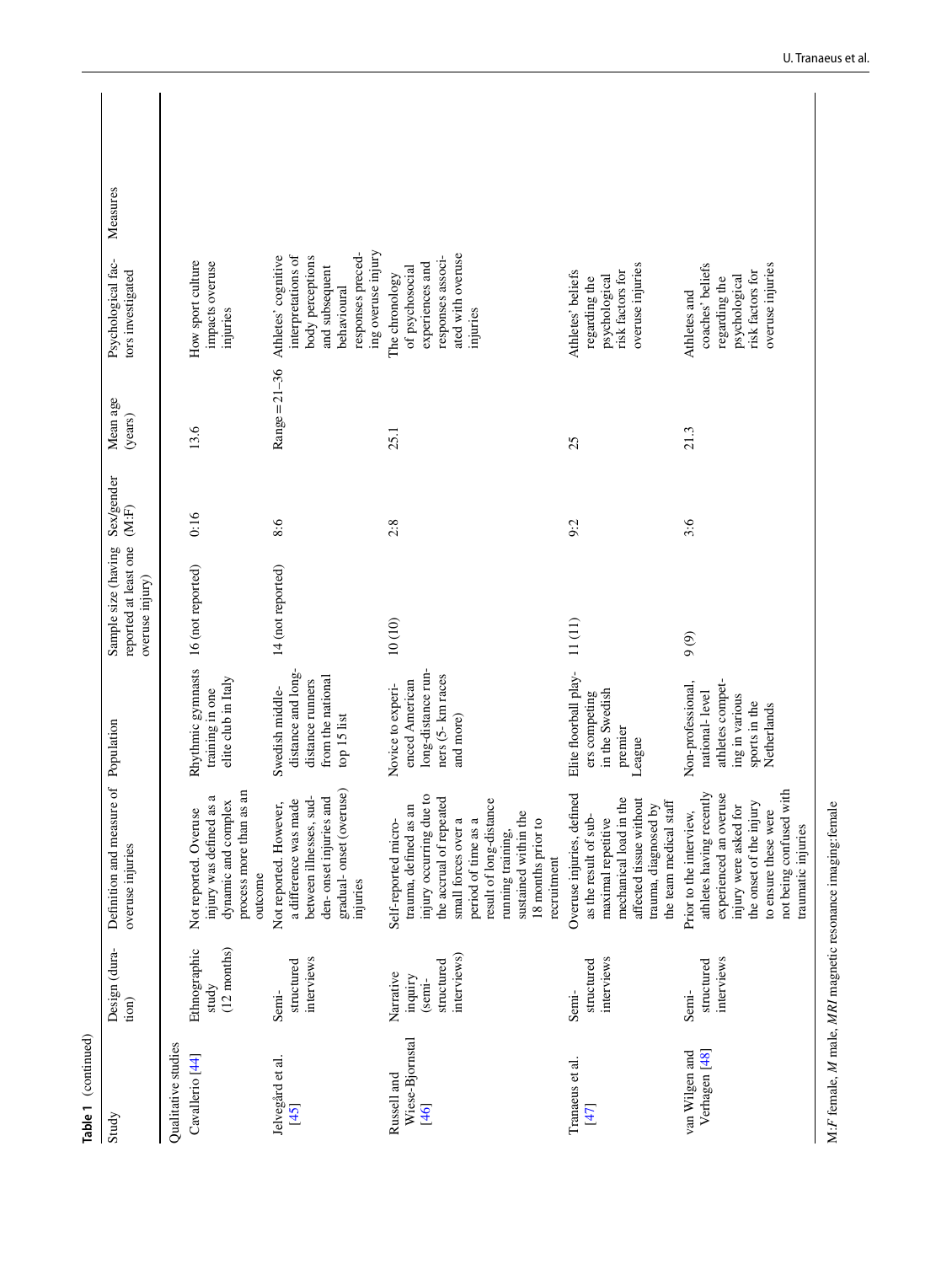However, a decrease in perceived personal accomplishment in sport over 3 weeks of training increased the risk of sustaining an overuse injury during the following period  $(OR = 0.59)$  [\[41](#page-14-36)]. One study showed that perceived negative life event stress was the main variable allowing discrimination between athletes in a psychosocial risk profle for overuse injuries (who presented with elevated stress values) and athletes in the other profles who were less prone to negative life event stress and who sustained fewer overuse injuries [\[38\]](#page-14-39). Female athletes with a previous overuse injury were found to score signifcantly higher than the other women for overall type A behaviour and for the sub-dimension time pressure [[37](#page-14-34)]. Athletes in a psychosocial risk profle for overuse injuries were characterised by higher values for perfectionistic concerns than athletes in the other profles, whereas perfectionistic strivings did not contribute to discriminating at-risk athletes for overuse injury [[38\]](#page-14-39). In young male athletes, risk taking explained 15% of the variance in time-loss overuse injuries and 13% of the variance in overuse severity scores [[42\]](#page-15-0). The maladaptive coping behaviour of self-blame was found to be associated with an increased risk of overuse injury in athletes [\[40](#page-14-35)].

Athletes who reported an overuse injury scored higher values for vigilance (Cohen's  $d = 1.003$ ), privateness  $(d=0.758)$  and self-reliance  $(d=0.943)$  and lower values for dominance  $(d=0.716)$ , rule consciousness  $(d=0.944)$ and overall self-control  $(d=1.178)$  in comparison to injuryfree athletes [[35\]](#page-14-37). No diferences were found for the other ten personality traits that were measured in this study [\[35](#page-14-37)]. Regarding their attentional focus, athletes who sustained an overuse injury had a signifcantly higher preference for association with internal physiological sensations while training (as opposed to dissociation) than athletes without overuse injury [[36\]](#page-14-38), but not when attentional focus was considered as a potential mediator between motivational variables and injury [[36\]](#page-14-38). Locus of control did not discriminate between athletes with and without overuse injury [[37\]](#page-14-34). No statistically signifcant diferences were found between athletes with a previous overuse injury and injury-free athletes for any of the attributes (i.e. instrumentality, expressiveness and social desirability) that are used to defne individuals' gender typing [[37\]](#page-14-34). In another study, a lack of self-monitoring skills was found to be associated with a higher category of time-loss overuse injuries (odds ratio=4.555). This was particularly the case in girls (odds ratio=10.757), but not in boys [\[43\]](#page-15-1). In addition, the refection score signifcantly predicted overuse injury severity score along with exposure time  $(R^2 = 0.201)$  [[43](#page-15-1)]. The other two meta-cognitive skills, planning and evaluation, were not related to the risk of overuse injury [\[43](#page-15-1)]. No diferences were found in overuse

<span id="page-8-0"></span>

|  | <b>Table 2</b> Assessment of risk of bias for quantitative studies (modified RoBANS) |  |  |  |  |  |  |  |
|--|--------------------------------------------------------------------------------------|--|--|--|--|--|--|--|
|--|--------------------------------------------------------------------------------------|--|--|--|--|--|--|--|

|                                    | <b>Selection of</b><br>participants | Confounding<br>variables | Measurement<br>of<br>psychosocial<br>factors | <b>Attrition</b><br>biases | <b>Measurement</b><br>of overuse<br>injuries | <b>Statistical</b><br>analysis<br>and reporting |
|------------------------------------|-------------------------------------|--------------------------|----------------------------------------------|----------------------------|----------------------------------------------|-------------------------------------------------|
| Berengüí et<br>al. [35]            | ╉                                   |                          | 土                                            | ╋                          |                                              |                                                 |
| Christensen<br>and Ogles<br>$[36]$ | ╋                                   | ╇                        | $\ddagger$                                   |                            | ╇                                            | ╋                                               |
| Ekenman et<br>al. [37]             | ╋                                   | $\ddot{}$                | $\ddagger$                                   | ╋                          | $\ddagger$                                   | $\ddagger$                                      |
| Martin et al.<br>$[38]$            | $\ddot{}$                           | ±                        | ╋                                            | ٠                          | ╇                                            | ╋                                               |
| Pensgaard et<br>al. [39]           | $\ddot{}$                           | $\ddot{}$                | $\ddot{}$                                    | $\ddot{}$                  |                                              | $\ddot{}$                                       |
| Timpka et al.<br>$[40]$            | ╋                                   | ╋                        | $\ddagger$                                   | ±                          | $\ddagger$                                   | $\ddag$                                         |
| van der Does<br>et al. [41]        | ╋                                   |                          | ±                                            | Ì                          | ±                                            |                                                 |
| Van der Sluis<br>et al. [42]       | ±                                   | ╇                        | $\ddot{}$                                    | ╋                          | $\ddagger$                                   | ╋                                               |
| Van der Sluis<br>et al. [43]       |                                     | ╉                        | ╋                                            |                            | ╋                                            |                                                 |

**+** indicates low risk of bias,  $\pm$  indicates unclear risk of bias,  $\pm$  indicates high risk of bias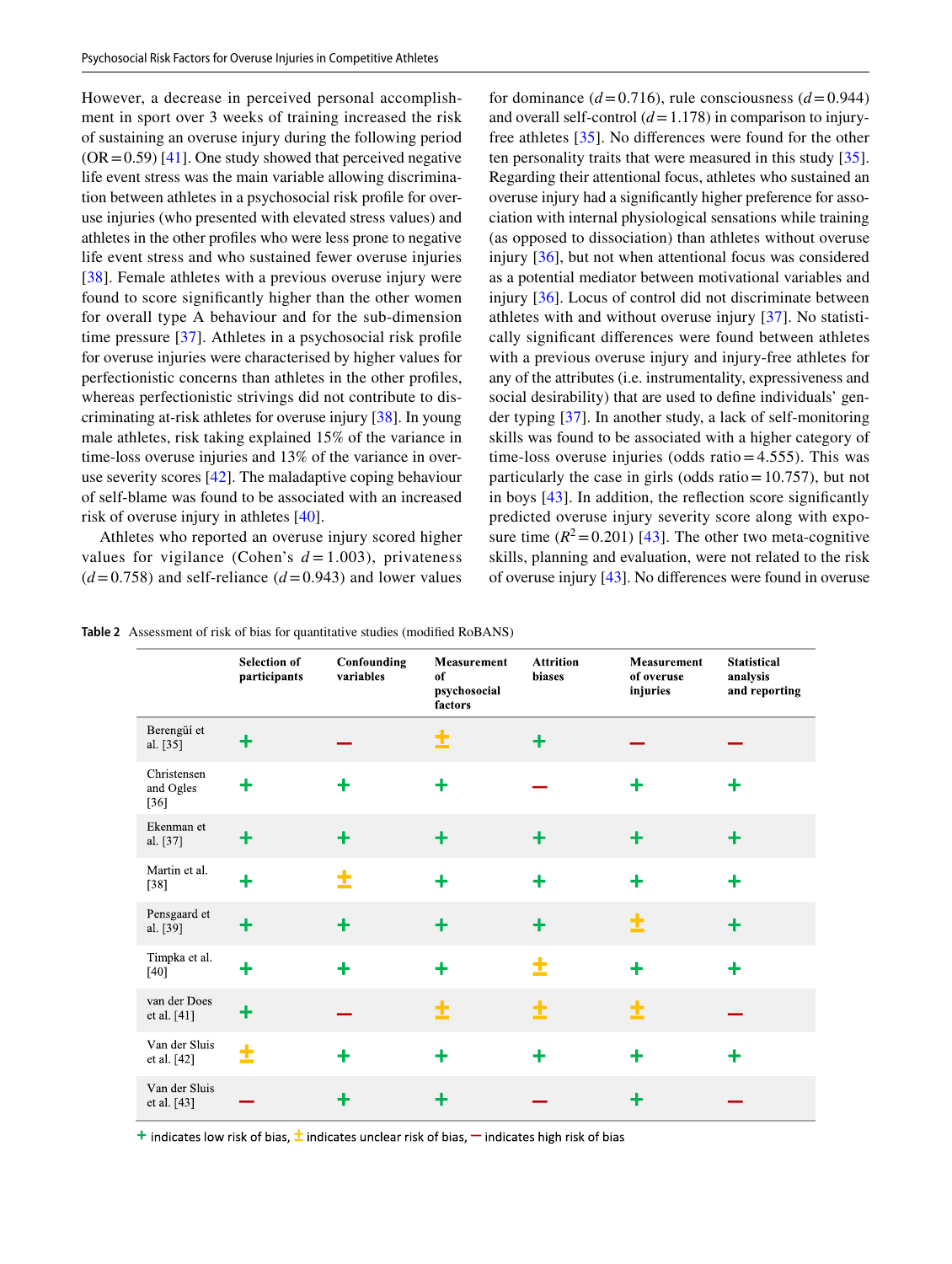injury risk among athletes regarding body consciousness and hyperactivity used as a combined variable [[40](#page-14-35)].

**3.4.1.2 Inter‑Personal Factors** Two inter-personal factors were identifed in the quantitative studies: coach-athlete relationship and inter-personal stressors. Athletes categorised into the psychosocial risk profle for overuse injuries reported having a relatively poor relationship with their coach, in comparison with the other profles [\[38](#page-14-39)]. Athletes reporting their coach as a source of stress were found to be at greater risk of sustaining an overuse injury (odds ratio = 1.21) [[39\]](#page-14-40). In this study, none of the other inter-personal stressors investigated (teammates and friends) was associated with overuse injury risk [[39\]](#page-14-40).

**3.4.1.3 Sociocultural Factors** A single sociocultural factor was investigated in the quantitative studies: perceived motivational climate. This factor assesses the athletes' perceptions of the motivational climate within their teams using an ego-oriented climate and a task-oriented climate. None of the two variables of perceived motivational climate, egooriented climate and task-oriented climate, was found to be associated with the risk of overuse injury [[39,](#page-14-40) [40\]](#page-14-35).

#### **3.4.2 Assessment of Risk of Bias**

The results of the assessment of risk of bias for quantitative studies are presented in Table [2.](#page-8-0) One of the nine studies was rated as having a low risk of bias [[37\]](#page-14-34), four had an unclear risk of bias for some items, [\[38](#page-14-39)[–40](#page-14-35), [42\]](#page-15-0), whereas the other four studies were allocated a high risk of bias for at least one item [[35,](#page-14-37) [36,](#page-14-38) [41](#page-14-36), [43](#page-15-1)].

## **3.5 Qualitative Studies**

#### **3.5.1 Psychosocial Factors**

Sixteen psychosocial factors were identified in the five qualitative studies and were classifed in the same three categories as we used for the classifcation of variables from the quantitative studies: intra-personal factors, inter-personal factors and sociocultural factors.

**3.5.1.1 Intra‑Personal Factors** Nine intra-personal factors were examined in the identifed qualitative studies: motivation/competitiveness, athletic identity, passion/dedication, excessive training, neglecting warnings signals and longterm consequences, acceptance of pain/decreased function, perceived stress from sport and life, previous injuries and coping skills.

Having set a clear goal corresponding to the date of a competition was described as predisposing athletes to overuse

injuries [[46](#page-15-3)]. A strong athletic identity characterised athletes having sustained an overuse injury in one qualitative study [\[47](#page-15-5)]. Passion and dedication to their sport were also reported as risk factors predisposing athletes to overuse injuries in three diferent studies [[44](#page-15-6), [47,](#page-15-5) [48](#page-15-4)]. Excessive training [[47,](#page-15-5) [48](#page-15-4)] as well as training despite being mentally and/or physically tired [[47\]](#page-15-5), were described as behaviours increasing the risk for overuse injuries. A range of cognitive interpretations that followed the perception of the gradual overuse symptoms were described as psychosocial mechanisms resulting in more severe or prolonged overuse injury episodes [\[45](#page-15-2), [47,](#page-15-5) [48](#page-15-4)]. In the early stages of overuse injuries, athletes expressed that they ignored the bodily warning signals and neglected the possible negative long-term consequences of training despite these symptoms [\[47,](#page-15-5) [48\]](#page-15-4). In the following stages, athletes' thought patterns included 'magical thinking', meaning that the problem will resolve by itself without having to change their training behaviours [[45\]](#page-15-2). In the late stages of overuse injuries, athletes were found to accept the pain and decreased function associated with the injury and to continue training and competing, unless the pain had increased to an intolerable level or if strong recommendations were received from medical professionals or coaches to adapt their training [\[45,](#page-15-2) [47\]](#page-15-5). The common thread in these cognitive interpretations was that they all allowed the athletes to avoid resting.

Sport-specifc stressors (e.g. insecure position in the team) and non-sport stressors (e.g. stress from work or school) were also reported as risk factors for overuse injuries [[47](#page-15-5), [48\]](#page-15-4). In addition, a lack of recovery emerged as a common risk factor in one study [\[47\]](#page-15-5). Putting too much pressure on oneself was a personal stressor identifed as a risk factor in two qualitative studies [[47,](#page-15-5) [48](#page-15-4)]. Having sustained previous injuries was also described by athletes as a risk factor for subsequent overuse injuries, in the sense that they were aware of what recognising themselves as injured again would mean in terms of absence from training, low self-efficacy and negative emotions associated with the rehabilitation period [[47](#page-15-5)]. These athletes therefore preferred not to consider their overuse symptoms as refecting an injury, a reasoning that is likely to result in a more serious overuse injury [[47\]](#page-15-5). Athletes having sustained an overuse injury reported a lack of adaptive skills to cope with pressure and fear [[47,](#page-15-5) [48\]](#page-15-4), and to handle physical complaints [[47](#page-15-5)].

**3.5.1.2 Inter‑Personal Factors** Five inter-personal factors were identifed in the qualitative studies: coach-athlete relationship, communication, internal rivalry, inter-personal stressors and social support. A poor coach-athlete relationship was perceived as a contributing factor to overuse injuries in one study [\[48\]](#page-15-4). Additionally, good relationships may also be linked to an increased risk of overuse injury as participants reported their sense of duty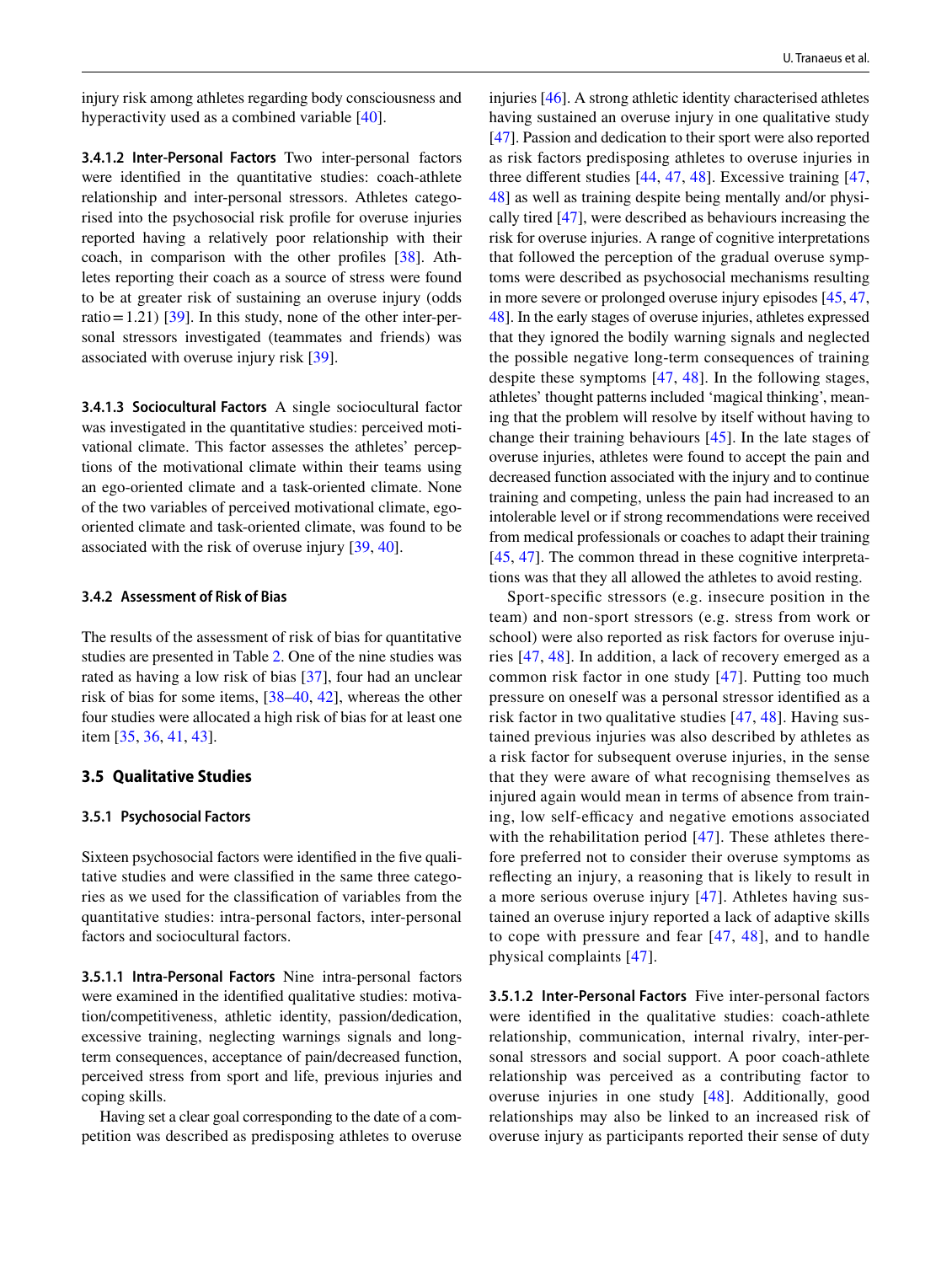towards a coach (or team) as a potential risk factor [[48](#page-15-4)]. Poor communication between athletes and their coaches, or a misalignment between diferent coaches, was suggested to increase the risk of overuse injury by creating misperceptions and by encouraging athletes not to disclose their early symptoms [[44](#page-15-6), [47,](#page-15-5) [48\]](#page-15-4). Internal rivalry was also expressed as contributing to the onset of overuse injuries [\[47,](#page-15-5) [48\]](#page-15-4). Inter-personal stressors involving other individuals (i.e. the club's president, coaches, teammates and the audience) were also reported as factors that contributed to the onset of overuse injuries [\[44,](#page-15-6) [47\]](#page-15-5). The overall lack of social support from family, friends and teammates, as well as the specifc lack of social support from coaches and medical staff when facing an overuse injury were also reported by these athletes [[47\]](#page-15-5).

**3.5.1.3 Sociocultural Factors** Two sociocultural factors were identifed in the qualitative studies: pain normalisation and the belief that overuse injuries are less important than traumatic injuries. Pain normalisation was described as the core feature of a 'culture of risk', which is associated with a low acceptance of complaining [[44](#page-15-6), [47](#page-15-5)]. These athletes were described as ensuring their cultural embodiment by showing their adherence to the social values of their club (e.g. sporting success, striving for perfection) through 'mentally tough' attitudes and behaviours. This meant accepting pain as an integral part of sport and continuing to train and compete despite experiencing pain, which ultimately resulted in overuse injuries [\[44\]](#page-15-6). The social norm that overuse injuries are less important than traumatic injuries and do not necessitate serious consideration was also apparent in three qualitative studies conducted in diferent contexts [[44](#page-15-6), [47,](#page-15-5) [48](#page-15-4)].

#### **3.5.2 Assessment of Risk of Bias**

The results of the risk of bias assessment for qualitative studies are presented in Table [3.](#page-10-0) One study was rated as having a low risk of bias [[47](#page-15-5)]. Three of the five studies were rated as having an unclear risk of bias for two items [[44–](#page-15-6)[46](#page-15-3)], whereas the remaining study was allocated a high risk of bias for one item [[48\]](#page-15-4).

## **3.6 Meta‑Synthesis: Summary of the Findings**

A meta-synthesis table summarising the fndings of both quantitative and qualitative studies and providing an overview of the certainty of evidence for each factor is presented in Table [4.](#page-11-0)

# **4 Discussion**

The aim of this review was to systematically identify psychosocial risk factors for overuse injuries in competitive athletes. Overall, we identifed nine quantitative and fve qualitative studies with a focus on 27 psychosocial risk factors for overuse injury in various sports and athletic levels. Based on the results from these studies, we suggest that a number of intra-personal, inter-personal and sociocultural factors might infuence the risk of overuse injuries and should, therefore, be considered in sports burdened by overuse injuries. However, the certainty of evidence around the psychosocial risk factors for overuse injuries remains small in comparison to the evidence for traumatic injuries. Consequently, the preliminary fndings presented in this review may provide grounds for further exploration of these potential risk factors.

<span id="page-10-0"></span>**Table 3** Assessment of risk of bias for qualitative studies (modifed SBU Quality Assessment Scale for Qualitative Studies) [[32](#page-14-31)]

|                                              | <b>Purpose</b> | <b>Selection of</b><br>participants | Data<br>collection | Analysis | <b>Results</b> |  |
|----------------------------------------------|----------------|-------------------------------------|--------------------|----------|----------------|--|
| Cavallerio et<br>al [44]                     |                | 土                                   | ╋                  |          | 土              |  |
| Jelvegård et<br>al [45]                      |                |                                     | ╋                  | ٠        |                |  |
| Russell and<br>Wiese-<br>Bjornstal<br>$[46]$ |                | ٠                                   | t                  | t        |                |  |
| Tranaeus et<br>$al$ [47]                     |                | ٠                                   | ٠                  |          |                |  |
| van Wilgen<br>and<br>Verhagen<br>$[48]$      | ٠              | ٠                                   | ٠                  |          |                |  |

Note:  $+$  Low risk of bias;  $\pm$  Unclear risk of bias;  $-$  High risk of bias.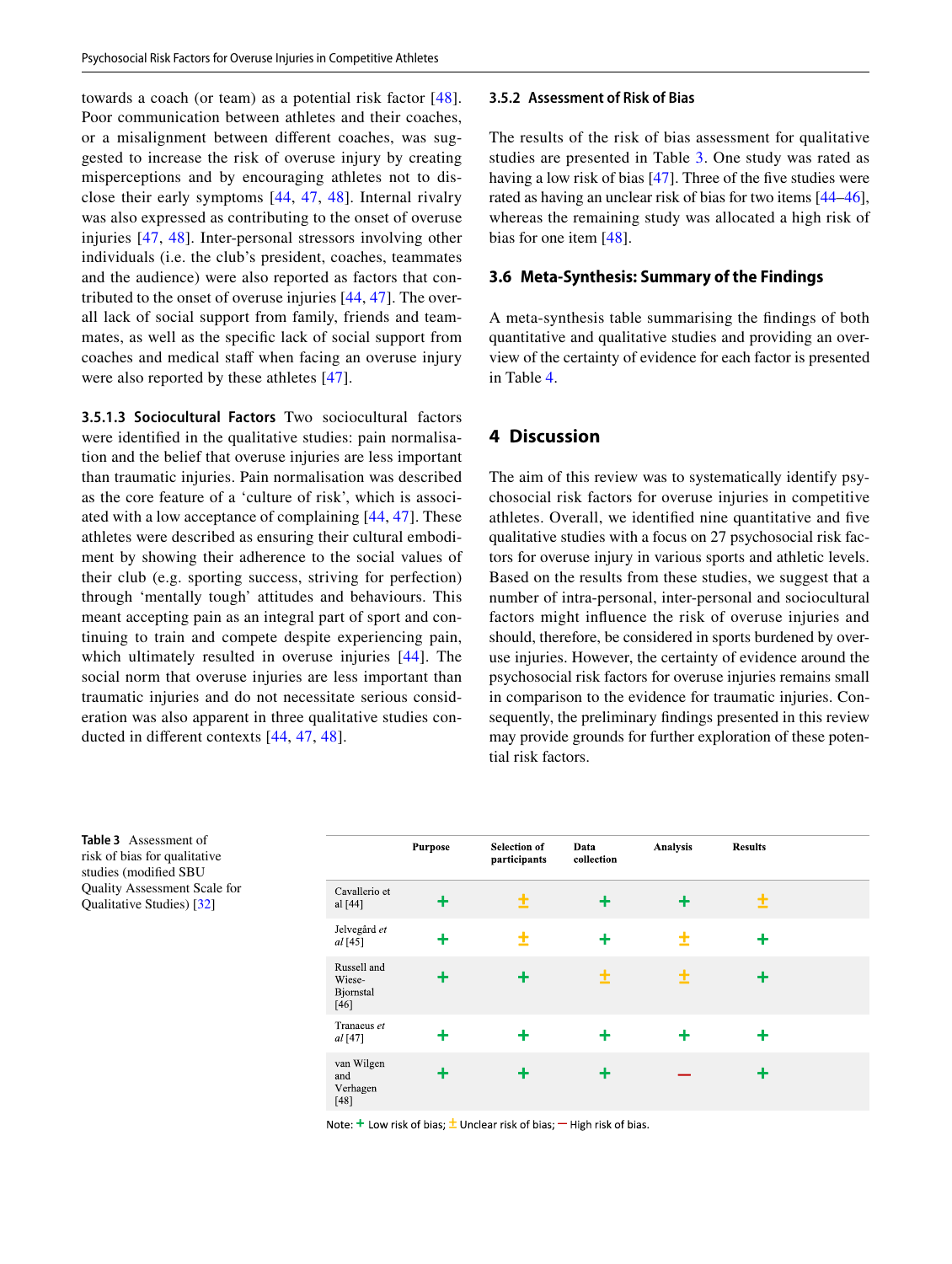#### U. Tranaeus et al.

<span id="page-11-0"></span>**Table 4** Meta-synthesis: summary of the fndings

| Psychosocial factors                                                           | Findings                                                                                                                                                                                               | References                               |                   |
|--------------------------------------------------------------------------------|--------------------------------------------------------------------------------------------------------------------------------------------------------------------------------------------------------|------------------------------------------|-------------------|
|                                                                                |                                                                                                                                                                                                        | Quantitative studies Qualitative studies |                   |
| Intra-personal factors                                                         |                                                                                                                                                                                                        |                                          |                   |
| Motivation/competitiveness                                                     | Possible effect of goal-oriented motivation; conflict-<br>ing results for other types of motivation                                                                                                    | [36, 37]                                 | [46]              |
| Exercise dependency                                                            | Conflicting results                                                                                                                                                                                    | [36, 37, 40]                             |                   |
| Athletic identity                                                              | Possible effect of athletic identity                                                                                                                                                                   | $[38]$                                   | $\left[47\right]$ |
| Perceived stress from sport and life                                           | Possible effect of perceived stress; conflicting results<br>for stress and recovery imbalance                                                                                                          | [38, 41]                                 | [47, 48]          |
| Type-A behaviour                                                               | Possible effect of overall Type A behaviour and the<br>sub-dimension time pressure                                                                                                                     | $[37]$                                   |                   |
| Perfectionism                                                                  | Possible effect of perfectionistic concerns; no effect<br>of perfectionistic strivings                                                                                                                 | [38]                                     |                   |
| Risk-taking                                                                    | Possible effect of risk-taking in male athletes; no<br>effect in female athletes                                                                                                                       | $[42]$                                   |                   |
| Coping skills                                                                  | Possible effect of using the maladaptive coping<br>behaviour of self-blame and of a lack of coping<br>skills                                                                                           | $[40]$                                   | [47, 48]          |
| Personality traits                                                             | Possible effect of vigilance, privateness and self-<br>reliance; possible effect of lack of dominance, rule-<br>consciousness, and overall self-control; no effect<br>for the other personality traits | $[35]$                                   |                   |
| <b>Attentional focus</b>                                                       | Conflicting results                                                                                                                                                                                    | [36]                                     |                   |
| Locus of control                                                               | No effect of locus of control                                                                                                                                                                          | $[37]$                                   |                   |
| Gender typing                                                                  | No effect of gender typing                                                                                                                                                                             | $[37]$                                   |                   |
| Metacognitive skills of self-regulation                                        | Possible effect of lack of self-monitoring skills,<br>especially in girls; conflicting results for reflection;<br>no effect of planning and evaluation                                                 | $[43]$                                   |                   |
| Body consciousness and hyperactivity                                           | No effect of body consciousness and hyperactivity                                                                                                                                                      | [40]                                     |                   |
| Passion/dedication                                                             | Possible effect of passion/dedication                                                                                                                                                                  |                                          | [44, 47, 48]      |
| <b>Excessive training</b>                                                      | Possible effect of excessive training/training despite<br>fatigue                                                                                                                                      |                                          | [47, 48]          |
| Neglecting warnings signals and long-term<br>consequences                      | Possible effect of neglecting warnings signals and<br>long-term consequences                                                                                                                           |                                          | [45, 47, 48]      |
| Acceptance of pain/decreased function                                          | Possible effect of acceptance of pain/decreased<br>function                                                                                                                                            |                                          | [45, 47]          |
| Previous injuries                                                              | Possible effect of previous injuries                                                                                                                                                                   |                                          | $[47]$            |
| Inter-personal factors                                                         |                                                                                                                                                                                                        |                                          |                   |
| Coach-athlete relationship                                                     | Possible effect of a poor coach-athlete relationship<br>or of a sense of duty towards a coach (or team)                                                                                                | $\lceil 38 \rceil$                       | $[48]$            |
| Inter-personal stressors                                                       | Possible effect of perceived stress from the coach,<br>the club's president, and the audience; conflicting<br>results for perceived stress from teammates/friends                                      | $\lceil 39 \rceil$                       | [44, 47]          |
| Communication                                                                  | Possible effect of a bad communication between<br>athletes and coaches or between different coaches                                                                                                    |                                          | [44, 47, 48]      |
| Internal rivalry                                                               | Possible effect of internal rivalry                                                                                                                                                                    |                                          | [47, 48]          |
| Social support                                                                 | Possible effect of perceived lack of social support                                                                                                                                                    |                                          | $[47]$            |
| Sociocultural factors                                                          |                                                                                                                                                                                                        |                                          |                   |
| Perceived motivational climate                                                 | No effect of perceived motivational climate                                                                                                                                                            | [39, 40]                                 |                   |
| Pain normaliszation                                                            | Possible effect of pain normaliszation                                                                                                                                                                 |                                          | [44, 47]          |
| The belief that overuse injuries are less<br>important than traumatic injuries | Possible effect of the belief that overuse injuries are<br>less important than traumatic injuries                                                                                                      |                                          | [44, 47, 48]      |

Meta-synthesis of the main fndings from quantitative and qualitative studies (a possible efect indicates a higher risk of overuse injury). Total: 14 studies, 1061 competitive athletes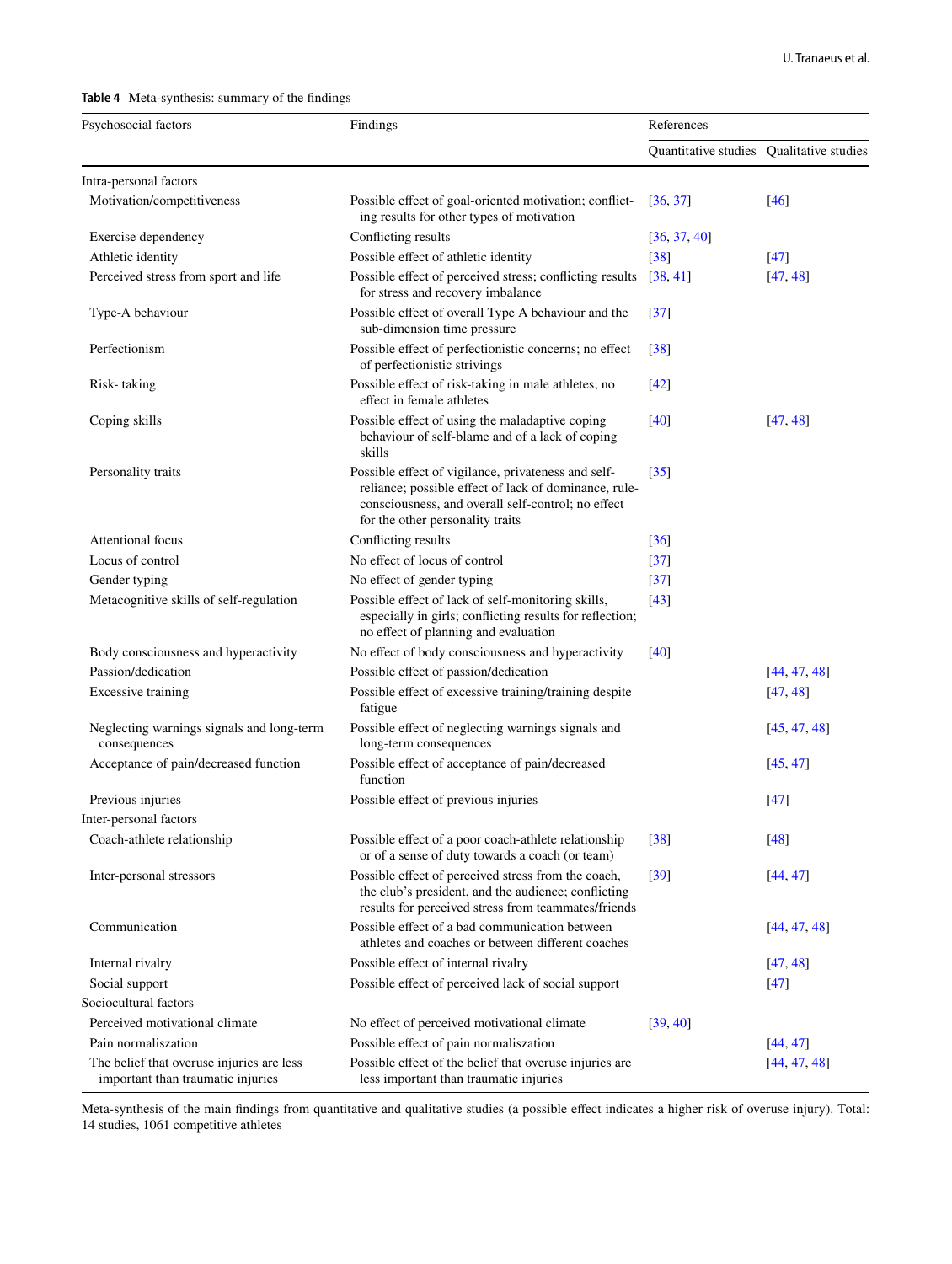Importantly, the relatively high risk of bias identifed in a majority of the included studies should be considered when interpreting and using the present fndings. There are several aspects that are important to highlight in relation to this issue. First, regarding the certainty of evidence of the psychosocial factors identifed, it should be noted that some variables were only investigated in single studies (see Table [4\)](#page-11-0). Second, an important aspect in relation to the strength of evidence is the heterogeneity of the overuse injury defnitions and recording methods used in the included studies. However, most of them (10 out of 14) used the recommended self-reported method [\[65](#page-15-7)], and only one study referred to the time-loss defnition that should be avoided  $[65]$  $[65]$  $[65]$ . Third, the athletic level may be a potential confounding factor when examining the risk of overuse injury. While studies dealing with recreationallevel athletes were excluded, this review covered a wide range of competitive levels (from regional to international), which should be considered when interpreting the present fndings. However, the potential risk factors identifed in our study (e.g. passion, athletic identity) suggest that the level of investment in the sport of athletes might be more important than their absolute level of performance in relation to overuse injuries. Consequently, attention should be directed towards athletes of all levels who may be equally susceptible to overuse injuries. Moreover, some of the factors identifed such as sociocultural factors (e.g. pain normalisation) are likely to be sport dependent.

Despite the uncertainty of the evidence, the results of the included studies indicate that psychosocial factors might increase the risk of overuse injuries. More specifcally, psychosocial stress, whether involving intra-personal or interpersonal stressors, appeared to be one of the most prominent factors identifed in the current review [\[38](#page-14-39), [39,](#page-14-40) [41,](#page-14-36) [44](#page-15-6), [47,](#page-15-5) [48](#page-15-4)]. Athletes exposed to psychosocial stress may be more susceptible to overuse injuries through the synergetic efects of psychosocial and physical stress [\[20](#page-14-18), [49\]](#page-15-8). This hypothesis is supported by previous research indicating that athletes' adaptation to intense training is impaired by psychosocial stress [[21](#page-14-19), [50](#page-15-9)] and concordant with the primary tenet of the biopsychosocial model of stress and athletic injury and health [[20](#page-14-18)]. More specifcally, emotional, behavioural and physiological factors should be considered as potential mechanisms mediating the relationship between psychosocial stress and overuse injuries [\[20](#page-14-18)]. Indeed, overuse injuries are considered to be a response at the cellular level of repetitive overload at the systemic level [[51\]](#page-15-10), and chronic exposure to psychosocial stressors might contribute to this systemic overload through immune and hormonal patterns [\[20](#page-14-18), [49](#page-15-8)]. Cognitive features are also known to exacerbate or prolong emotional reactivity to a stressor and the concomitant physiological response [[20](#page-14-18)]. Subsequently, individuals may gradually accommodate to their overuse injury because the initially prominent afective reaction becomes weaker and receives decreased attention [[45,](#page-15-2) [56](#page-15-11)], and the afected individuals therefore progressively accept their impaired function [[45,](#page-15-2) [47\]](#page-15-5).

In line with a complex approach to sport injury  $[52]$  $[52]$ , the other intra-personal factors identifed in this review, such as perfectionism or coping skills, are likely to interact with the identifed inter-personal (e.g. communication) and sociocultural (e.g. pain normalisation) risk factors to infuence the risk of overuse injury. For example, previous fndings indicate that individuals with elevated perfectionistic concerns are more likely to experience chronic psychosocial stress [[54,](#page-15-13) [55\]](#page-15-14), thus leading to a higher risk of sustaining athletic injuries [[53\]](#page-15-15), which is consistent with our results. Athletes may also cope diferently when experiencing physical complaints depending on certain dimensions of perfectionism [[57\]](#page-15-16), which may infuence the development of an overuse injury. Furthermore, athletes presenting with a high athletic identity or goal-oriented motivation were suggested to be less fexible in their training because the frustration associated with having to rest may overshadow the negative emotions associated with the frst signs of a developing overuse injury [\[37](#page-14-34)]. The inter-personal factors identifed in the current review may reinforce this pattern. Poor communication and/or relationships between athletes and coaches may, for example, encourage athletes to under-report pain and early symptoms to avoid a confict [[39](#page-14-40), [44\]](#page-15-6). The current review also found sociocultural risk factors for overuse injuries such as displaying 'mentally tough' attitudes and behaviours [\[44](#page-15-6)], which is congruent with theoretical models such as the biopsychosocial sport injury risk profile [\[58](#page-15-17)] and contributes to explaining why athletes with overuse injuries often delay the decision to rest and seek medical attention despite substantial impairment of performance and training capacities [[11,](#page-14-26) [59](#page-15-18)].

#### **4.1 Practical Implications**

With respect to practical recommendations, as psychosocial stress may act in synergy with physiological stress to increase the risk of overuse injuries [[20,](#page-14-18) [49\]](#page-15-8), coaches and clinicians should consider using broad subjective measures aiming to monitor the athletes' response to both training and non-training (i.e. psychosocial) stressors [\[60\]](#page-15-19). This could be done, for example, on a daily or weekly basis using self-reported measures. Examples of such tools include the Recovery Stress Questionnaire for Athletes (RESTQ-S) [\[61](#page-15-20)] and the Multi-Component Training Distress Scale (MTDS) [\[62](#page-15-21)]. Importantly, as psychosocial stress seems of be a common antecedent of traumatic [\[27](#page-14-25)] and overuse injuries, these monitoring tools, as well as psychological interventions targeting stress responses (e.g. mindfulness-based programmes [\[63](#page-15-22)]) might be implemented to prevent both types of injuries. We encourage coaches for which these measures might not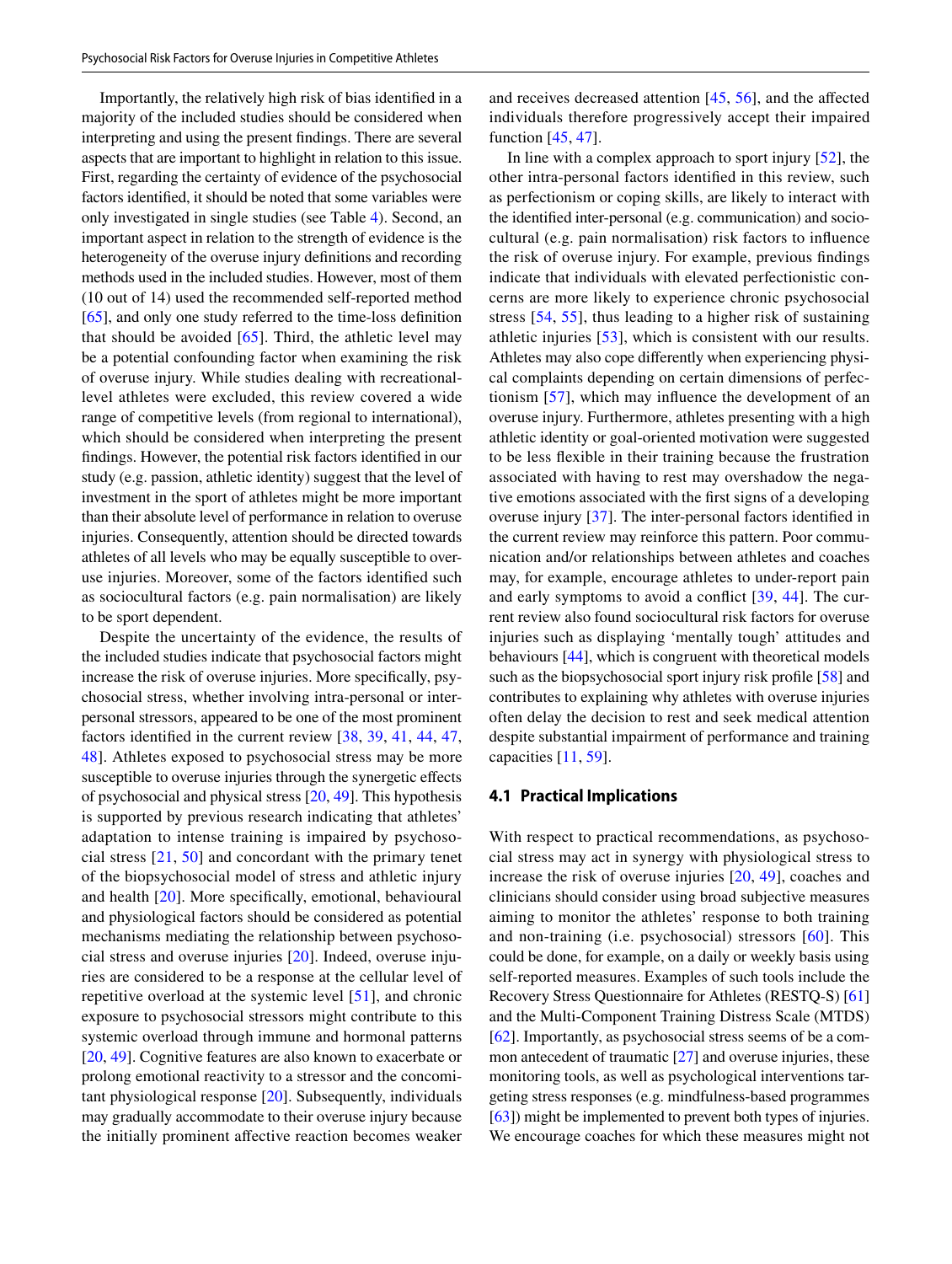be affordable to introduce communication routines with their athletes on a daily basis, for example by taking a few minutes at the beginning of every new training session to discuss their level of recovery and experience of potential stressors, and to adjust the training content accordingly if necessary. Finally, sport psychology practitioners are encouraged to promote an athlete's multidimensional sense of self and a sustainable narrative that continues despite fuctuations in form, performance and potential injuries [\[64](#page-15-23)].

#### **4.2 Strengths and Limitations**

One of the strengths of the current review is that the literature search was performed by experienced librarians using a thorough strategy. In addition, the risk of bias in the included studies was carefully assessed using validated tools that were modifed to account for the objective of this review (i.e. items specifc to overuse injury measurement were added). One potential limitation is the relatively small number of included studies. Additional limitations are the heterogeneity in terms of study designs and methods used to measure psychosocial factors and overuse injury, which made the overall certainty of evidence for each factor difficult to appraise. Additionally, a majority of the studies had an unclear or high risk of bias on at least one item. One of the main reasons for the high scores in potential for bias was the use of "intra-personal" means (i.e. self-reported perceptions of the factors) when assessing the "inter-personal factors" and "sociocultural factors". These issues are especially important to consider when interpreting the fndings of this review. Lastly, this review focused on competitive athletes. Therefore, the results cannot be generalised to other populations such as recreational athletes or dancers without caution.

## **4.3 Future Research Directions**

From a methodological standpoint, future research is recommended to more strictly adhere to the recommendations that have been formulated regarding overuse injury defnition and recording methods [[65](#page-15-7)]. Regarding the gradual pattern of onset of overuse injuries, intensive repeatedmeasure designs with, for instance, weekly measurements of psychosocial stress and other potential risk factors, may allow the identifcation of their relationships with overuse symptoms over time [[59,](#page-15-18) [66](#page-15-24)]. It is also important that future research investigates the complex processes involving the diferent psychosocial factors suggested in this review and their potential interactions with physiological mechanisms (e.g. repetitive overload) [\[51](#page-15-10)] that may better predict the risk of overuse injury. In this regard, non-linear and complex system paradigms should be considered [[52,](#page-15-12) [67](#page-15-25)]. In addition, intervention studies aiming at preventing overuse injuries, using psychological techniques, could be designed based on the psychosocial factors identifed in this review.

## **5 Conclusions**

The fndings of this review suggest that psychosocial factors are likely to infuence the risk of overuse injuries in competitive athletes. Importantly, these factors and the mechanisms through which they may predispose athletes to overuse injuries appeared to be partially diferent to those extensively described for traumatic injuries [[25](#page-14-23)[–27\]](#page-14-25). When aiming to reduce the risk of overuse injuries from a psychosocial standpoint, coaches, supporting staff and sport psychologists are therefore encouraged to acknowledge the similarities and diferences between traumatic and overuse injury aetiology and to implement preventive measures based on the psychosocial factors identifed in this review.

**Supplementary Information** The online version contains supplementary material available at<https://doi.org/10.1007/s40279-021-01597-5>.

**Acknowledgements** We thank Carl Gornitzki and Sabina Gillsund at Karolinska Institutet's Library, Stockholm, Sweden, who suggested search strategies, conducted searches and retrieved articles that may have included psychosocial risk factors for overuse injuries in athletes.

## **Declarations**

**Funding** Open access funding provided by Swedish School of Sport and Health Sciences (GIH).

**Conflict of Interest** Ulrika Tranaeus, Simon Martin and Andreas Ivarsson declare that they have no conficts of interest relevant to the content of this review.

**Ethics Approval** Not applicable.

**Consent to Participate** Not applicable.

**Consent for Publication** Not applicable.

**Availability of Data and Material** Evaluation sheets are available upon request.

**Code Availability** Not applicable.

**Author Contributions** Ulrika Tranæus and Simon Martin contributed equally during all phases and share frst authorship. Andreas Ivarsson contributed to the method and manuscript writing. All authors read and approved the fnal manuscript.

**Open Access** This article is licensed under a Creative Commons Attribution 4.0 International License, which permits use, sharing, adaptation, distribution and reproduction in any medium or format, as long as you give appropriate credit to the original author(s) and the source, provide a link to the Creative Commons licence, and indicate if changes were made. The images or other third party material in this article are included in the article's Creative Commons licence, unless indicated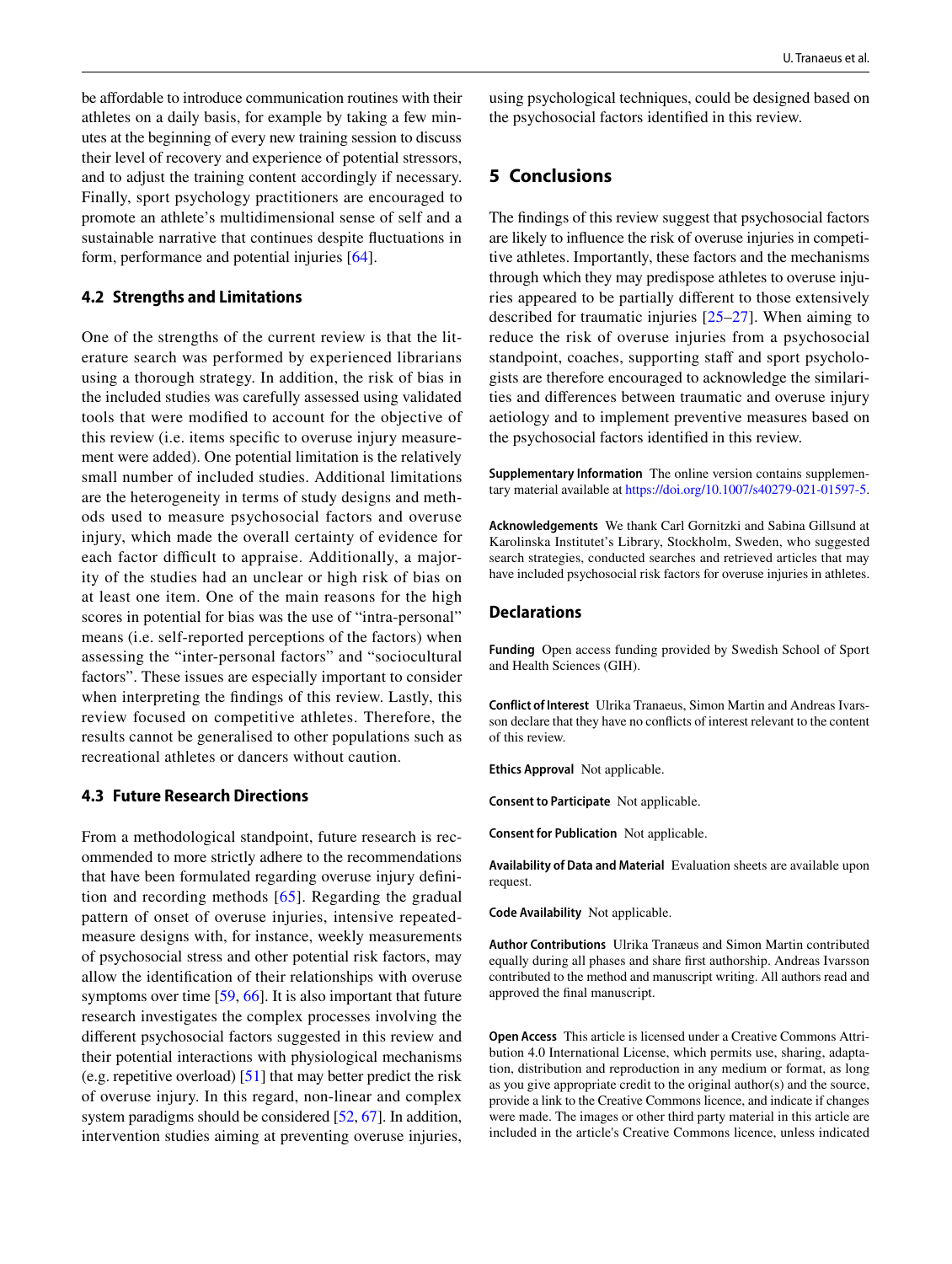otherwise in a credit line to the material. If material is not included in the article's Creative Commons licence and your intended use is not permitted by statutory regulation or exceeds the permitted use, you will need to obtain permission directly from the copyright holder. To view a copy of this licence, visit <http://creativecommons.org/licenses/by/4.0/>.

## **References**

- <span id="page-14-0"></span>1. Jacobsson J, et al. Injury patterns in Swedish elite athletics: annual incidence, injury types and risk factors. Br J Sports Med. 2013;47(15):941–52.
- <span id="page-14-1"></span>2. Pluim BM, et al. A one-season prospective study of injuries and illness in elite junior tennis. Scand J Med Sci Sports. 2016;26(5):564–71.
- <span id="page-14-2"></span>3. Clarsen B, et al. The prevalence and impact of overuse injuries in five Norwegian sports: application of a new surveillance method. Scand J Med Sci Sports. 2015;25(3):323–30.
- <span id="page-14-3"></span>4. Kerr ZY, et al. Epidemiology of National Collegiate Athletic Association men's and women's swimming and diving injuries from 2009/2010 to 2013/2014. Br J Sports Med. 2015;49(7):465–71.
- <span id="page-14-4"></span>5. Clarsen B, et al. The Oslo Sports Trauma Research Center questionnaire on health problems: a new approach to prospective monitoring of illness and injury in elite athletes. Br J Sports Med. 2014;48(9):754–60.
- <span id="page-14-5"></span>6. Tranaeus U, et al. Injuries in Swedish foorball: a cost analysis. Scand J Med Sci Sports. 2017;27(5):508–13.
- <span id="page-14-6"></span>7. Huxley DJ, O'Connor D, Healey PA. An examination of the training profles and injuries in elite youth track and feld athletes. Eur J Sport Sci. 2014;14(2):185–92.
- <span id="page-14-7"></span>8. Drawer S, Fuller CW. Propensity for osteoarthritis and lower limb joint pain in retired professional soccer players. Br J Sports Med. 2001;35(6):402–8.
- <span id="page-14-8"></span>9. Bahr R, Krosshaug T. Understanding injury mechanisms: a key component of preventing injuries in sport. Br J Sports Med. 2005;39(6):324–9.
- <span id="page-14-9"></span>10. Bahr R. No injuries, but plenty of pain? On the methodology for recording overuse symptoms in sports. Br J Sports Med. 2009;43(13):966–72.
- <span id="page-14-26"></span>11. Yang JZ, et al. Epidemiology of overuse and acute injuries among competitive collegiate athletes. J Athl Train. 2012;47(2):198–204.
- <span id="page-14-10"></span>12. Timpka T, et al. Injury and illness defnitions and data collection procedures for use in epidemiological studies in athletics (track and field): consensus statement. Br J Sports Med. 2014;48(7):483–90.
- <span id="page-14-11"></span>13. Taimela S, Kujala UM, Osterman K. Intrinsic risk factors and athletic injuries. Sports Med. 1990;9(4):205–15.
- <span id="page-14-12"></span>14. Fuller CW, et al. Consensus statement on injury defnitions and data collection procedures in studies of football (soccer) injuries. Br J Sports Med. 2006;40(3):193–201.
- <span id="page-14-13"></span>15. DiFiori JP, et al. Overuse injuries and burnout in youth sports: a position statement from the American Medical Society for Sports Med. Br J Sports Med. 2014;48(4):287–8.
- <span id="page-14-15"></span>16. Windt J, Gabbett TJ. How do training and competition workloads relate to injury? The workload-injury aetiology model. Br J Sports Med. 2017;51(5):428–35.
- <span id="page-14-14"></span>17. Kellmann M. Preventing overtraining in athletes in high-intensity sports and stress/recovery monitoring. Scand J Med Sci Sports. 2010;20:95–102.
- <span id="page-14-16"></span>18. Meeuwisse WH, et al. A dynamic model of etiology in sport injury: the recursive nature of risk and causation. Clin J Sport Med. 2007;17(3):215–9.
- <span id="page-14-17"></span>19. Leppanen M, et al. Epidemiology of overuse injuries in youth team sports: a 3-year prospective study. Int J Sport Med. 2017;38(11):847–56.
- <span id="page-14-18"></span>20. Appaneal R, Perna F. Biopsychosocial model of injury. In: Eklund R, Tenenbaum G, editors. Encyclopedia of sport and exercise psychology. Thousand Oaks (CA): SAGE Publications, Inc.; 2014. p. 74–7.
- <span id="page-14-19"></span>21. Stults-Kolehmainen MA, Bartholomew JB, Sinha R. Chronic psychological stress impairs recovery of muscular function and somatic sensations over a 96-hour period. J Strength Cond Res. 2014;28(7):2007–17.
- <span id="page-14-20"></span>22. Richardson SO, Andersen MB, Morris T. Overtraining athletes: personal journeys in sport. Human Kinetics; 2008.
- <span id="page-14-21"></span>23. Lysens R, Vanden Auweele Y, Ostyn M. The relationship between psychosocial factors and sports injuries. J Sports Med Phys Fitness. 1986;26(1):77–84.
- <span id="page-14-22"></span>24. Williams JM, Andersen MB. Psychosocial antecedents of sport injury and interventions for risk reduction. In: Tenenbaum G, Eklund R, editors. Handbook of sport psychology. New York: Wiley; 2007. p. 379–403.
- <span id="page-14-23"></span>25. Andersen MB, Williams JM. A model of stress and athletic injury: prediction and prevention. J Sports Sport Exerc. 1988;10(3):294–306.
- <span id="page-14-24"></span>26. Williams JM, Andersen MB. Psychosocial antecedents of sport injury: review and critique of the stress and injury model. J Appl Sport Psychol. 1998;10(1):5–25.
- <span id="page-14-25"></span>27. Ivarsson A, et al. Psychosocial factors and sport injuries: meta-analyses for prediction and prevention. Sports Med. 2017;47(2):353–65.
- <span id="page-14-27"></span>28. Clarsen B, Bahr R. Matching the choice of injury/illness defnition to study setting, purpose and design: one size does not ft all! Br J Sports Med. 2014;48(7):510–2.
- <span id="page-14-28"></span>29. Page MJ, et al. Updating guidance for reporting systematic reviews: development of the PRISMA 2020 statement. J Clin Epidemiol. 2021;134:103–12.
- <span id="page-14-29"></span>30. Roos KG, Marshall SW. Defnition and usage of the term "overuse injury" in the US high school and collegiate sport epidemiology literature: a systematic review. Sports Med. 2014;44(3):405–21.
- <span id="page-14-30"></span>31. Kim SY, et al. Testing a tool for assessing the risk of bias for nonrandomized studies showed moderate reliability and promising validity. J Clin Epidemiol. 2013;66(4):408–14.
- <span id="page-14-31"></span>32. Assessment of methods in health care: a handbook. Statens beredning för medicinsk och social utvärdering (SBU). Stockholm; 2016.
- <span id="page-14-32"></span>33. Ouzzani M, et al. Rayyan: a web and mobile app for systematic reviews. Syst Rev. 2016;5(1):210.
- <span id="page-14-33"></span>34. Popay J, et al. Guidance on the conduct of narrative synthesis in systematic reviews: a product from the ESRC methods programme. Version. 2006;1:b92.
- <span id="page-14-37"></span>35. Berengui R, et al. Personality and injuries in high performance sports. Rev Iberoam Psicol Ejerc El Deporte. 2017;12(1):15–22.
- <span id="page-14-38"></span>36. Christensen D, Ogle B. Injury description and prediction in marathon runners. Int J Sport Psychol. 2017;48(6):660–74.
- <span id="page-14-34"></span>37. Ekenman I, et al. Stress fractures of the tibia: can personality traits help us detect the injury-prone athlete? Scand J Med Sci Sports. 2001;11(2):87–95.
- <span id="page-14-39"></span>38. Martin S, et al. Psychological risk profle for overuse injuries in sport: an exploratory study. J Sport Sci. 2021;39(17):1926–35.
- <span id="page-14-40"></span>39. Pensgaard AM, et al. Psychosocial stress factors, including the relationship with the coach, and their infuence on acute and overuse injury risk in elite female football players. BMJ Open Sport Exerc Med. 2018;4(1):e000317.
- <span id="page-14-35"></span>40. Timpka T, et al. The psychological factor "self-blame" predicts overuse injury among top-level Swedish track and feld athletes: a 12-month cohort study. Br J Sports Med. 2015;49(22):1472–7.
- <span id="page-14-36"></span>41. van der Does HTD, et al. Injury risk is increased by changes in perceived recovery of team sport players. Clin J Sport Med. 2017;27(1):46–51.